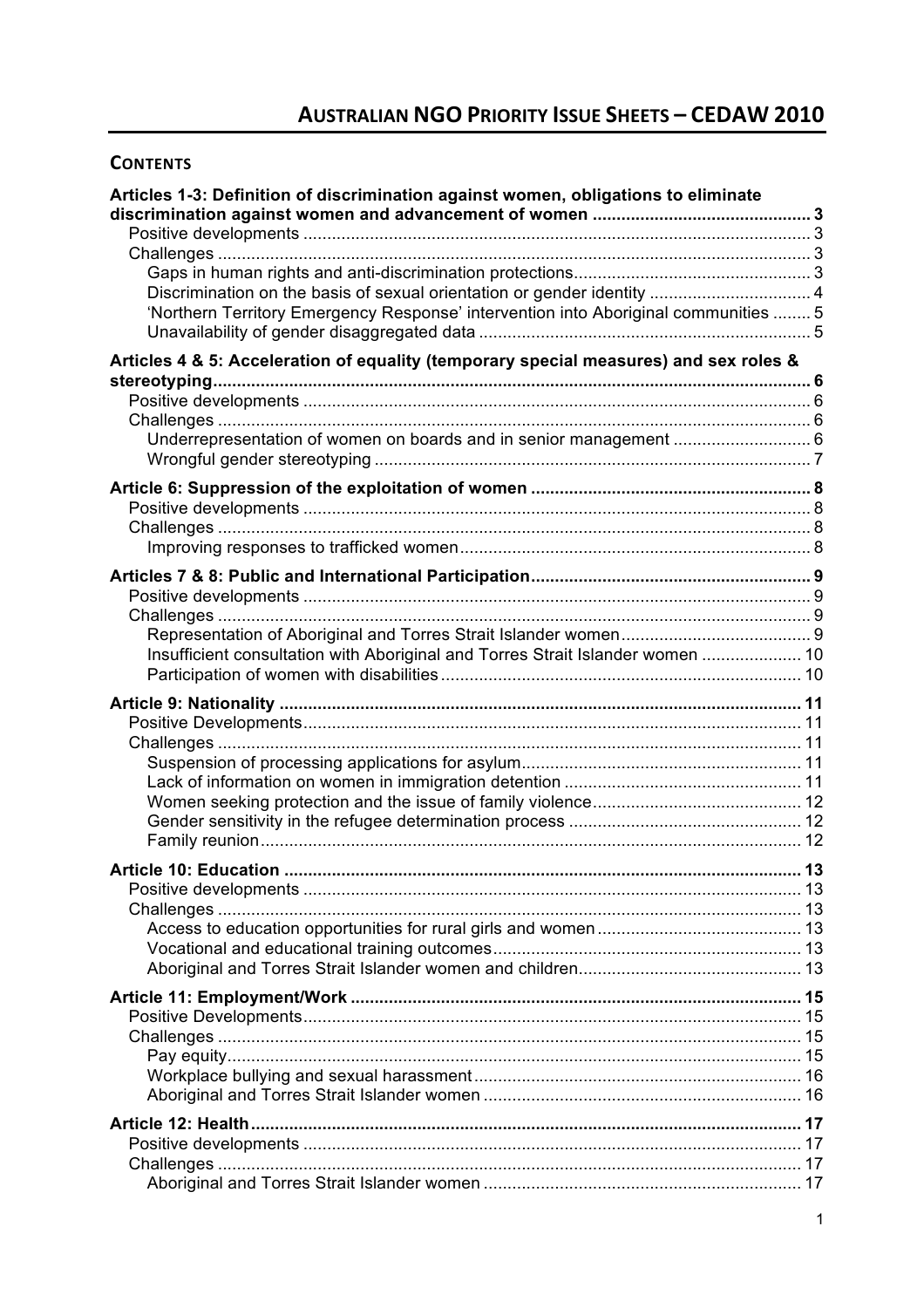| Intersection of family violence, child protection and family law jurisdictions  26 |  |
|------------------------------------------------------------------------------------|--|
| Violence against gay, lesbian, bisexual, transsexual and intersex women 28         |  |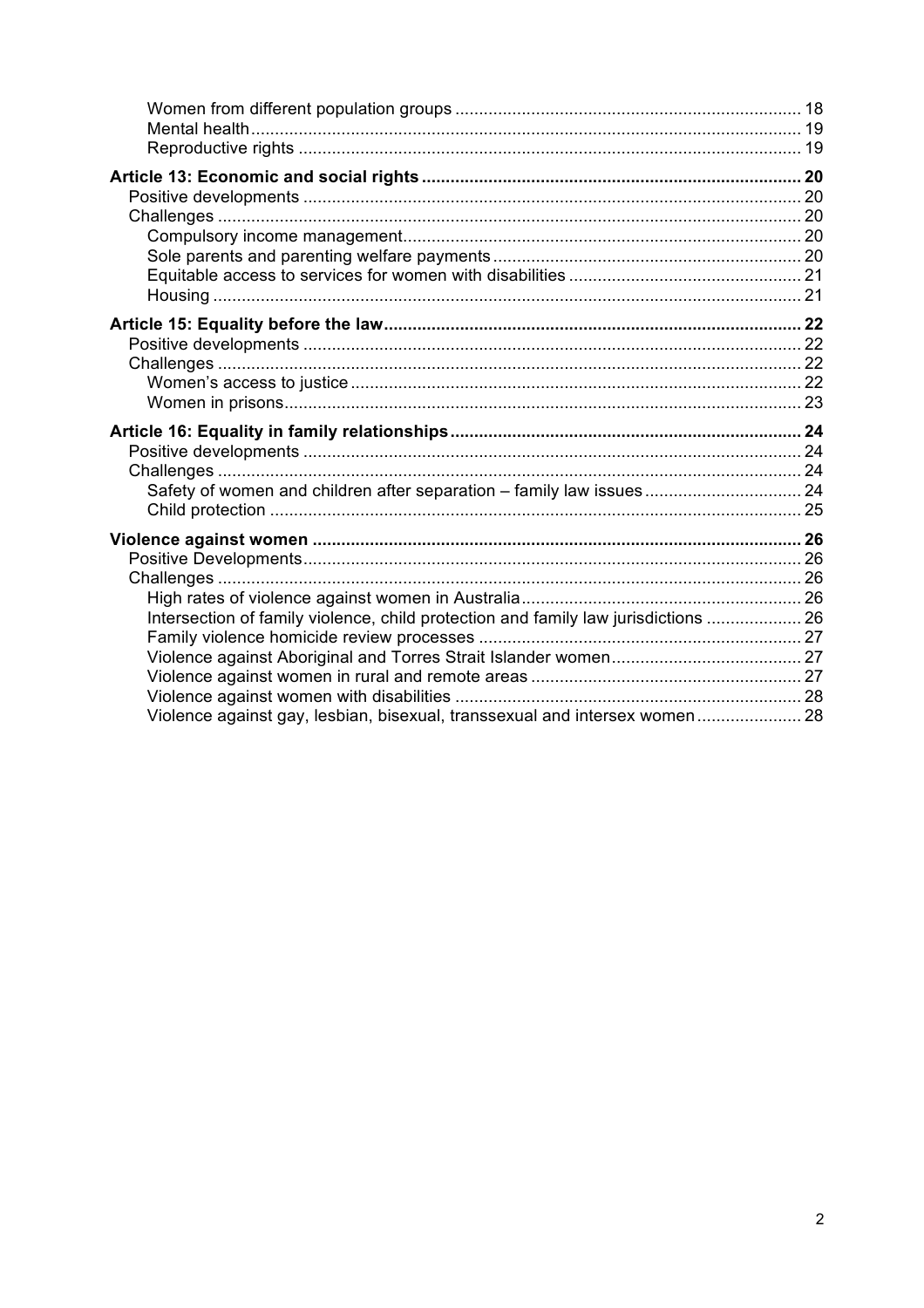# **ARTICLES 1-3: DEFINITION OF DISCRIMINATION AGAINST WOMEN, OBLIGATIONS** TO ELIMINATE DISCRIMINATION AGAINST WOMEN AND ADVANCEMENT OF WOMEN

# **POSITIVE DEVELOPMENTS**

- Australia ratified the *Optional Protocol to CEDAW* and the *Convention on the Rights of Persons with Disabilities*, signed the *Optional Protocol to the Convention Against Torture and other Cruel, Inhuman or Degrading Treatment or Punishment*, and formally supported the *Declaration on the Rights of Indigenous Peoples*.
- Victoria and the Australian Capital Territory enacted human rights legislation, predominantly based on the *International Covenant on Civil and Political Rights*. The Tasmania government has announced it will enact a charter of rights that will include protection of economic, social and cultural rights. Victoria also enacted new anti-discrimination law that includes stronger mechanisms for addressing systemic discrimination.
- The Australian Government announced an 'Australian Human Rights Framework', which includes measures to strengthen the promotion and protection of human rights in Australia, including greater parliamentary scrutiny of legislation.
- The Australian Government introduced draft legislation to amend the *Sex Discrimination Act* to protect against discrimination on the basis of breastfeeding, and provide greater protection against sexual harassment and discrimination on the basis of family & caring responsibilities.
- The Australian Parliament passed a *Motion of Apology to Australia's Indigenous Peoples* for 'the laws and policies of successive governments that have inflicted profound grief, suffering and loss' on Aboriginal and Torres Strait Islander people, and in particular for the removal of Aboriginal and Torres Strait Islander children from their families, communities and country.
- Australia governments agreed to a partnership between all levels of government to work with Indigenous communities to 'close the gap' on Indigenous disadvantage.

RECOMMENDATIONS PROPOSED FOR CONCLUDING OBSERVATIONS

- $\Rightarrow$  THAT the Australian Government be congratulated for its ratification of the Optional Protocol to CEDAW and for ratifying, signing or supporting other international human rights instruments, including the *Declaration on the Rights of Indigenous Peoples*.
- ⇒ THAT the Victorian, Australian Capital Territory and Tasmanian governments be commended on developing human rights legislation.
- ⇒ THAT the Australian Government be commended on its steps to strengthen human rights and sex-discrimination protections and that it be encouraged to ensure that these measures are implemented as a matter of priority.
- ⇒ THAT the Australian Parliament be commended on its *Motion of Apology to Australia's Indigenous Peoples*.
- $\Rightarrow$  THAT the Australian Government be commended for its commitments to 'close the gap' on Indigenous disadvantage and be encouraged to ensure that all measures are taken to consider the particular needs of Aboriginal and Torres Strait Islander women.

# **CHALLENGES)**

# Gaps in human rights and anti-discrimination protections

While some improvements have been made to Australia's human rights and anti-discrimination protections, significant gaps remain. In particular:

- the Australian Government announced it did not support a *Human Rights Act* despite overwhelming support and a formal recommendation for such an Act in the National Human Rights Consultation – and deferred consideration of the issue until 2014;
- the *Sex Discrimination Act* fails to provide the legislative framework necessary to properly address direct or systemic discrimination or to promote substantive equality – it does not contain a general prohibition on sex discrimination and it places the burden for addressing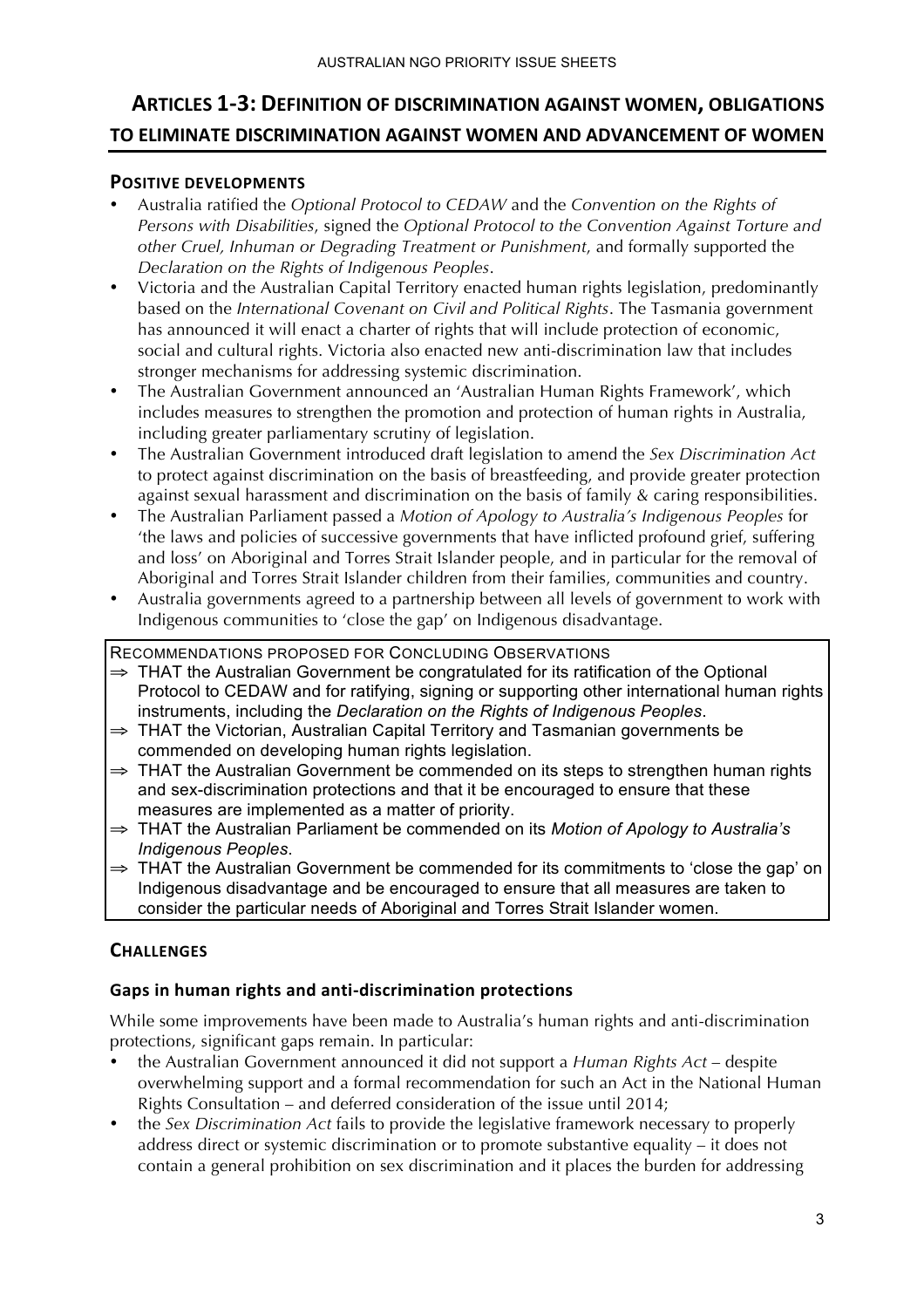sex discrimination on individual complainants, rather providing mechanisms to focus on entrenched discrimination;

- anti-discrimination laws do not adequately deal with issues of intersectional discrimination, such as discrimination against Aboriginal and Torres Strait Islander women, women with disabilities, and women from culturally and linguistically diverse backgrounds; and
- the Australian Human Rights Commission, and in particular the Sex Discrimination Commissioner, need increased funding and stronger functions to better address systemic discrimination.

The Australian Government has committed to consolidating and harmonising federal antidiscrimination law into a single Act, and to considering unimplemented parliamentary committee recommendations to strengthen the *Sex Discrimination Act* as part of this process. This consolidation process provides an excellent opportunity to address the gaps in antidiscrimination protection and consider an *Equality Act*, but it is unclear whether the Government intends to do this.

At the State and Territory level, Victoria and the Australian Capital Territory are the only states or territories to have enacted human rights legislation, and economic, social and cultural rights are not comprehensively protected in that legislation. Anti-discrimination frameworks also include exemptions, including for religious institutions, which perpetuate unfair and unreasonable discrimination against women.

QUESTIONS FOR THE AUSTRALIAN GOVERNMENT

 $\Rightarrow$  Is the anti-discrimination law consolidation process going to address the lack of protection for systemic discrimination, substantive equality and intersectional discrimination, and other gaps in the coverage of Australia's anti-discrimination protections?

RECOMMENDATIONS PROPOSED FOR CONCLUDING OBSERVATIONS

- ⇒ THAT the Australian Government develop and release a draft Human Rights Bill that makes explicit reference to CEDAW and substantive equality for women before the review of the Human Rights Framework in 2014.
- ⇒ THAT the Australian Government implements, as a priority, its project to consolidate and harmonise Australia's anti-discrimination laws and that it does so on the basis of broad consultation and in a manner that strengthens anti-discrimination laws.
- ⇒ THAT the Australian Government provide increased funding and functions to the Australian Human Rights Commission to better address systemic discrimination.
- ⇒ THAT all Australian governments adopt laws and policies which provide for comprehensive protection – without any permanent exceptions – of:
	- the right to equality and non-discrimination, including providing effective remedies against systemic and intersectional discrimination; and
	- all human rights, including economic, social and cultural rights.

# Discrimination on the basis of sexual orientation or gender identity

While recent amendments to federal laws gave equal financial and workplace benefits to samesex couples, there is still no comprehensive federal law prohibiting discrimination on the basis of sexual orientation or gender identity. Lesbian couples are also unable to marry under Australian law and ineligible to adopt children in most states and territories.

- ⇒ THAT all Australian governments enact comprehensive legislation prohibiting discrimination on the basis of sexual orientation or gender identity, and remove discriminatory exemptions in existing anti-discrimination frameworks.
- ⇒ THAT the Australian Government extend marriage to same-sex couples and work with State and Territory governments towards a nationally consistent and non-discriminatory approach to relationship recognition, that includes same-sex and mixed-sex couples on terms of equality, and to eliminate discrimination against lesbian couples in relation to adoption.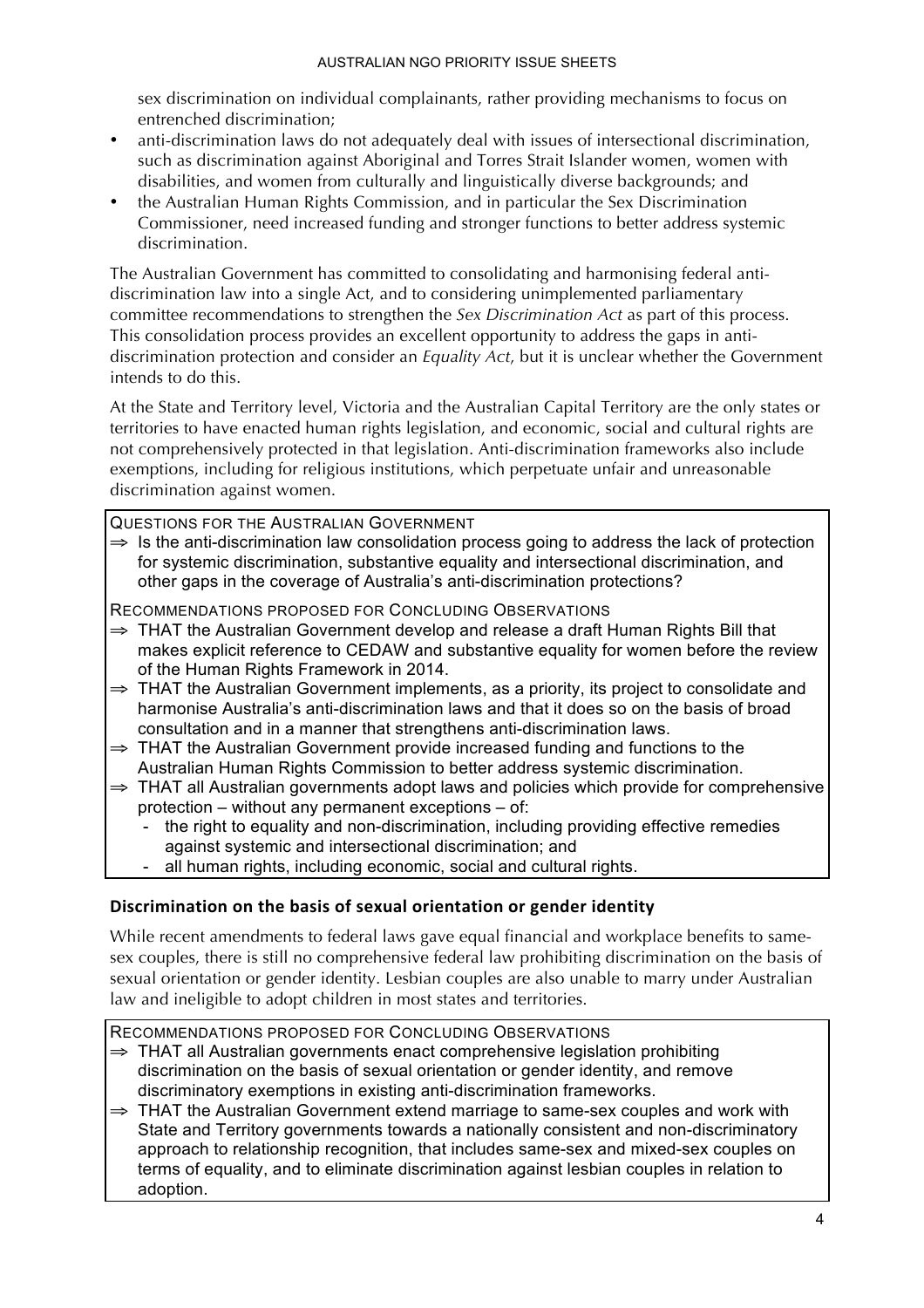# **'Northern)Territory)Emergency)Response')intervention)into)Aboriginal)communities**

In 2007, the Australian Government's introduced a range of extraordinary measures into Aboriginal communities in the Northern Territory, including deploying military and police in traditional lands, quarantining social security payments, banning alcohol and the compulsory acquisition of Aboriginal land. Aboriginal women hold mixed views about the measures, with some reporting they feel safer as a result of the increased police presences, alcohol bans and income management, and other women expressing distress and deep concern about the measures and about the way they were implemented. The Special Rapporteur on Indigenous Rights has also expressed serious concern about the measures and the lack of consultation.

The measures raise significant concerns about Australia's international obligations to respect and promote the human rights of Aboriginal women, including the:

- failure of the Australian Government to refer to children's rights and human rights principles in framing its response;
- lack of consultation and engagement with Aboriginal communities about the measures;
- suspension of the *Racial Discrimination Act* and *Northern Territory Anti-Discrimination Act*;
- compulsory acquisition and taking control of Aboriginal land and community living areas;
- compulsory income management regime, which includes measures to quarantine welfare payments for specific purposes and has now been extended across Australia.

While the application of the *Racial Discrimination Act* will be reinstated from 31 December 2010, many Aboriginal women are still concerned that the ongoing measures remain racially discriminatory. Further, many women have reported that the consultations that took place as part of the 2010 reforms to the intervention were inadequate and did not meet the benchmarks establishing in the *Declaration on the Rights of Indigenous Peoples*.

QUESTIONS FOR THE AUSTRALIAN GOVERNMENT

⇒ What steps will the Government take to ensure that its Northern Territory Intervention is not racially discriminatory and in breach of its international human rights obligations?

RECOMMENDATIONS PROPOSED FOR CONCLUDING OBSERVATIONS

- $\Rightarrow$  THAT the Australian Government should repeal the remaining aspects of the Northern Territory Intervention legislation that are racially discriminatory and incompatible with domestic and international human rights standards.
- ⇒ THAT all Australian governments establish policies of consultation with Aboriginal and Torres Strait Islander communities that meet the benchmarks established in the *Declaration on the Rights of Indigenous Peoples*, which require genuine respect for cultural integrity and self determination, and provide ongoing and resourced mechanisms to ensure direct dialogue with Aboriginal and Torres Strait Islander women.

# Unavailability of gender disaggregated data

Despite the particular concerns expressed in the Committee's 2006 Concluding Comments about the lack of reporting of data disaggregated by gender, sex and disability, availability of such data remains limited. Concerns continue to exist about the failure to collect and make readily available data disaggregated by gender and other characteristics, such as disability, ethnicity, age and geographical location. Women with disabilities and Aboriginal and Torres Strait Islander women have reported that this has created particular difficulties in analysing and developing legal and policy measures to realise equality.

QUESTIONS FOR THE AUSTRALIAN GOVERNMENT

 $\Rightarrow$  How will the Government improve the collection and availability of gender disaggregated data?

RECOMMENDATIONS PROPOSED FOR CONCLUDING OBSERVATIONS

⇒ THAT the Australian Government improve availability of gender disaggregated data, including disaggregation by disability, ethnicity, age and geographical location.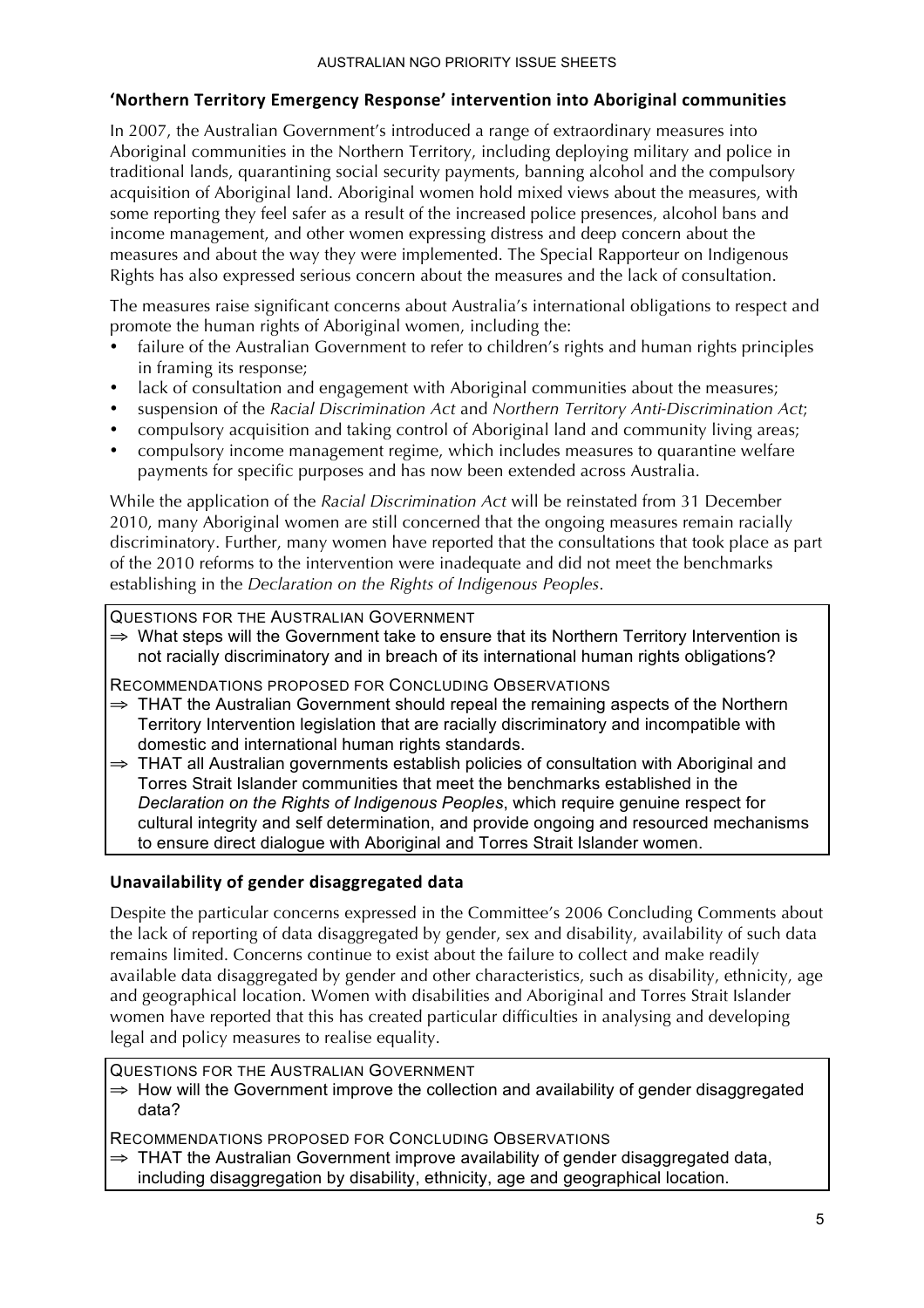# **ARTICLES 4 & 5: ACCELERATION OF EQUALITY (TEMPORARY SPECIAL MEASURES) AND SEX ROLES & STEREOTYPING**

#### **POSITIVE DEVELOPMENTS**

- New measures implemented by the Australian Securities Exchange (ASX) Corporate Governance Council, the Australian Institute of Company Directors and the Business Council of Australia to address the under-representation of women on boards/senior management.
- The 2008-2009 parliamentary inquiry into pay equity for women (*see Article 11 issue sheet*).
- An application by industrial unions to Fair Work Australia that aims to improve the pay levels of workers in the social and community services sector to overcome the historic devaluation of this sector's work which has been seen as 'women's work.
- The release of *A Proposed National Strategy on Body Image* and a *Voluntary Industry Code of Conduct on Body Image*, which has been supported by the Australian Government.
- The new National Congress of Australia's First Peoples has a National Executive with equal representation of women and men in accordance with the Congress's commitment to gender equity in leadership and decision-making.

RECOMMENDATIONS PROPOSED FOR CONCLUDING OBSERVATIONS

- ⇒ THAT the ASX Corporate Governance Council, the Australian Institute of Company Directors and the Business Council of Australia be commended for their measures to address the underrepresentation of women on boards and in senior management.
- $\Rightarrow$  THAT the Australian Government be commended for developing a Proposed National Strategy on Body Image and supporting the Voluntary Industry Code of Conduct, and be called upon to implement the remainder of the Strategy.
- ⇒ THAT the National Congress of Australia's First Peoples be commended for its leadership in establishing an executive with equal representation of women and men.

# **CHALLENGES**

# Underrepresentation of women on boards and in senior management

Women continue to be significantly underrepresented on boards and at senior management levels. In 2008 women comprised 33% of government boards and in 2009 women comprised 8.3% of directors on the Top 200 ASX boards, the largest 200 publicly listed companies in Australia. Despite this, the Australian Government does not support the adoption of quotas or targets as recommended in the Committee's 2006 Concluding Comments. We note the success of Norwegian laws requiring 40% female representation on boards where targets were achieved by a vast majority of organisations within the specified two-year period (where the penalty for non-compliance was dissolution).

*Women with disabilities*: Women with disabilities are almost completely invisible in leadership and decision-making and are generally excluded from being considered for such roles.

- $\Rightarrow$  THAT the Australian Government introduce a mandatory quota of 40 per cent representation of women on all Australian Government Boards, to be achieved over three years.
- ⇒ THAT the Australian Government promote a target of 40 per cent representation of women on all publicly listed boards, to be achieved over three years; and, if progress is not made after three years, legislate to require publicly listed companies and other large employers to achieve a mandatory gender diversity quota of at least 40 per cent of women within a specified timeframe, with penalties for failure to comply.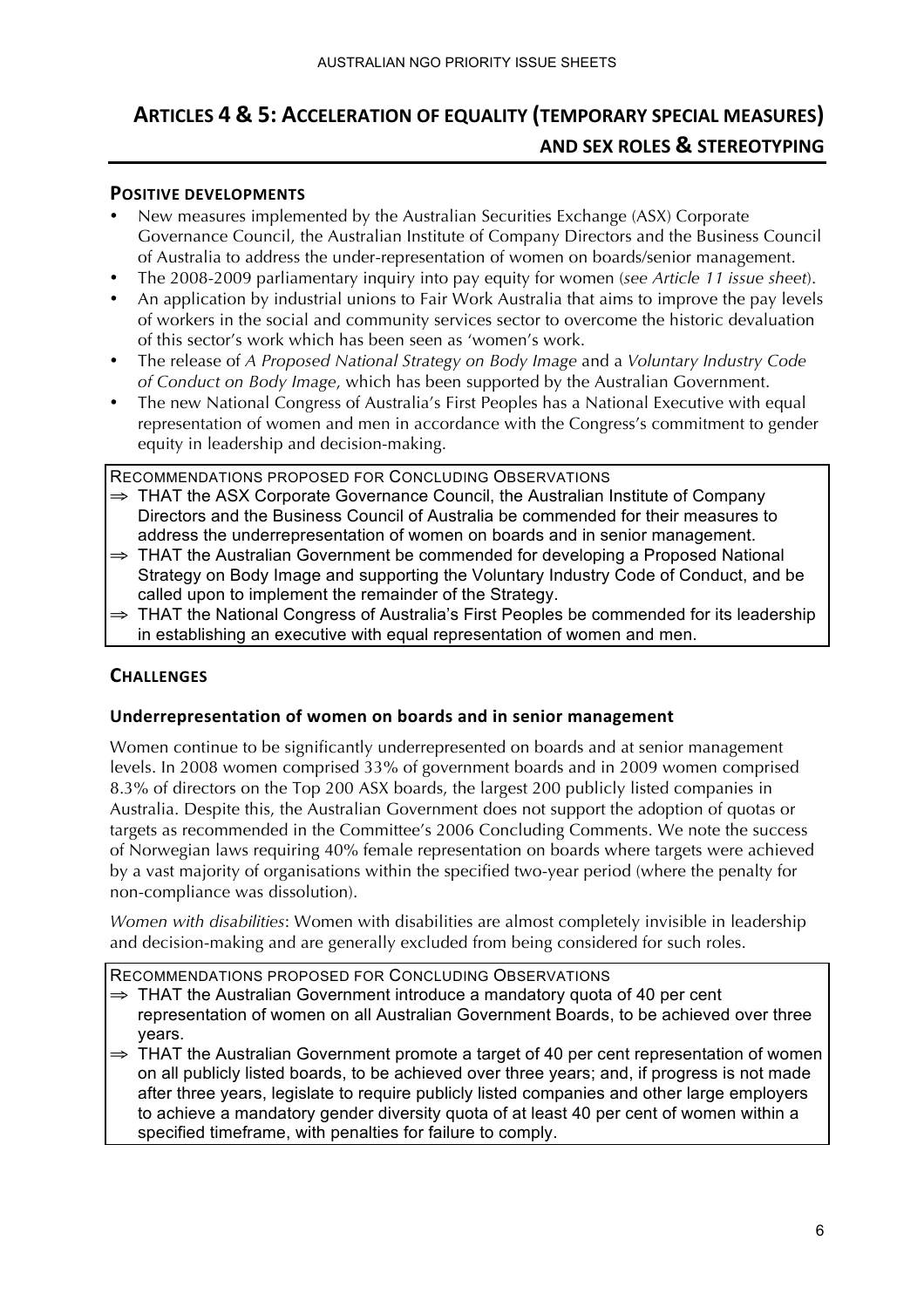### **Wrongful gender stereotyping**

*Stereotypes around work and caring*: Gender stereotypes around work and caring limit women's opportunities and contribute to the gender pay gap and the underrepresentation of women on boards and in senior management. There are ongoing issues in relation to the 'feminisation' of some sectors and professions in Australia such as the social and community services sector which is the subject of the pay equity case – where 87% of employees are women and whose work has been undervalued and underpaid as a result, impacting both on income and retirement savings. The role of men in care-giving needs to be promoted and supported to address entrenched community attitudes that the role of women is of primary care giving and the role of men is that of primary breadwinners.

*See also the Recommendations Proposed for Concluding Observations under Article 11 in relation to pay equity.* 

RECOMMENDATIONS PROPOSED FOR CONCLUDING OBSERVATIONS  $\Rightarrow$  THAT the Australian Government proactively address cultural stereotypes that militate against male participation in child-rearing and reinforce the feminisation of care.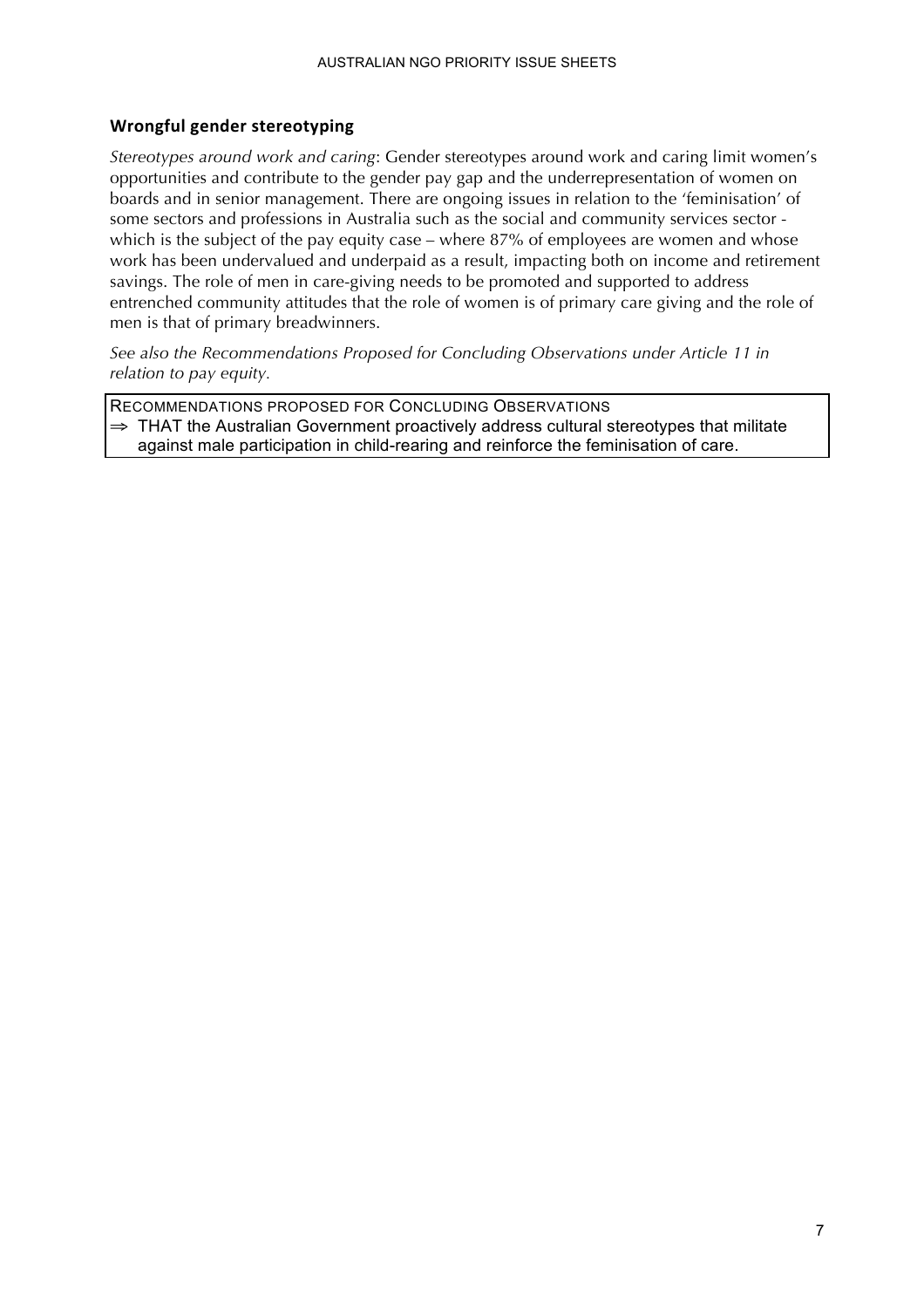# **ARTICLE 6: SUPPRESSION OF THE EXPLOITATION OF WOMEN**

# **POSITIVE DEVELOPMENTS**

The Australian Government has:

- comprehensively criminalised the practice of trafficking in persons with the *Criminal Code Amendment (Trafficking in Persons) Offences Act 2005*;
- made a significant commitment to the prevention of trafficking by funding the *Commonwealth Action Plan to Eradicate Trafficking in Persons*;
- committed funding to various NGOs that provide outreach for victims of trafficking and conduct education and awareness initiatives on people trafficking;
- made significant improvements to the human trafficking visa regime and access to support programs.

RECOMMENDATION PROPOSED FOR CONCLUDING OBSERVATIONS

- ⇒ THAT the Australian Government be commended for its:
	- work in preventing and criminalising trafficking in persons, including its funding of the anti-trafficking action plan and of key anti-trafficking NGOs; and
	- significant improvements to the human trafficking visa regime and access to support programs.

# **CHALLENGES**

#### **Improving responses to trafficked women**

*Visa regimes*: Some reforms are still needed to the visa system, including expanding criminal justice stay visas to cover civil proceedings, removing the links between support and protection programs and assistance with criminal investigations, developing referral protocols to improve interagency cooperation, and the need for police sponsorship of visa applications.

*Repatriation*: There is a dearth of information available and no guidelines for police in relation to repatriation procedures for trafficked women. The Australian Government's return and reintegration pilot project in Thailand should be independently reviewed, and the program should be expanded to trafficked persons form other stages with local organisations funded to provide repatriation support.

*Other issues*: The Australian Government's Communication Awareness Strategy should be reviewed, in consultation with NGOs, and amended so that it applies to all forms of trafficking. It should also require the contact details of NGOs to be included in awareness raising material. There is also a lack of appropriate emergency and ongoing accommodation for trafficked women.

QUESTIONS FOR THE AUSTRALIAN GOVERNMENT

- ⇒ What repatriation procedures are in place for trafficked women?
- ⇒ What steps has the Australian Government taken to carry out a comprehensive review of its repatriation programs?
- ⇒ What steps has the Australian Government taken to ensure appropriate emergency and ongoing accommodation is available for women who have been victims of trafficking?

- $\Rightarrow$  THAT the Australian Government be encouraged to use a human rights framework in updating its *Action Plan to Eradicate Trafficking in Persons*, and move away from a predominantly criminal justice framework.
- $\Rightarrow$  THAT the visa regime and eligibility to the support program be reviewed to assess whether the Australian Government is supporting sufficiently all victims of trafficking, ensuring transparency in the way trafficking visas are allocated and revoked, and achieving its stated protection and prevention objectives and outcomes.
- $\Rightarrow$  THAT the Australian Government work to address shortcomings in the emergency and ongoing accommodation available for women who have been victims of trafficking.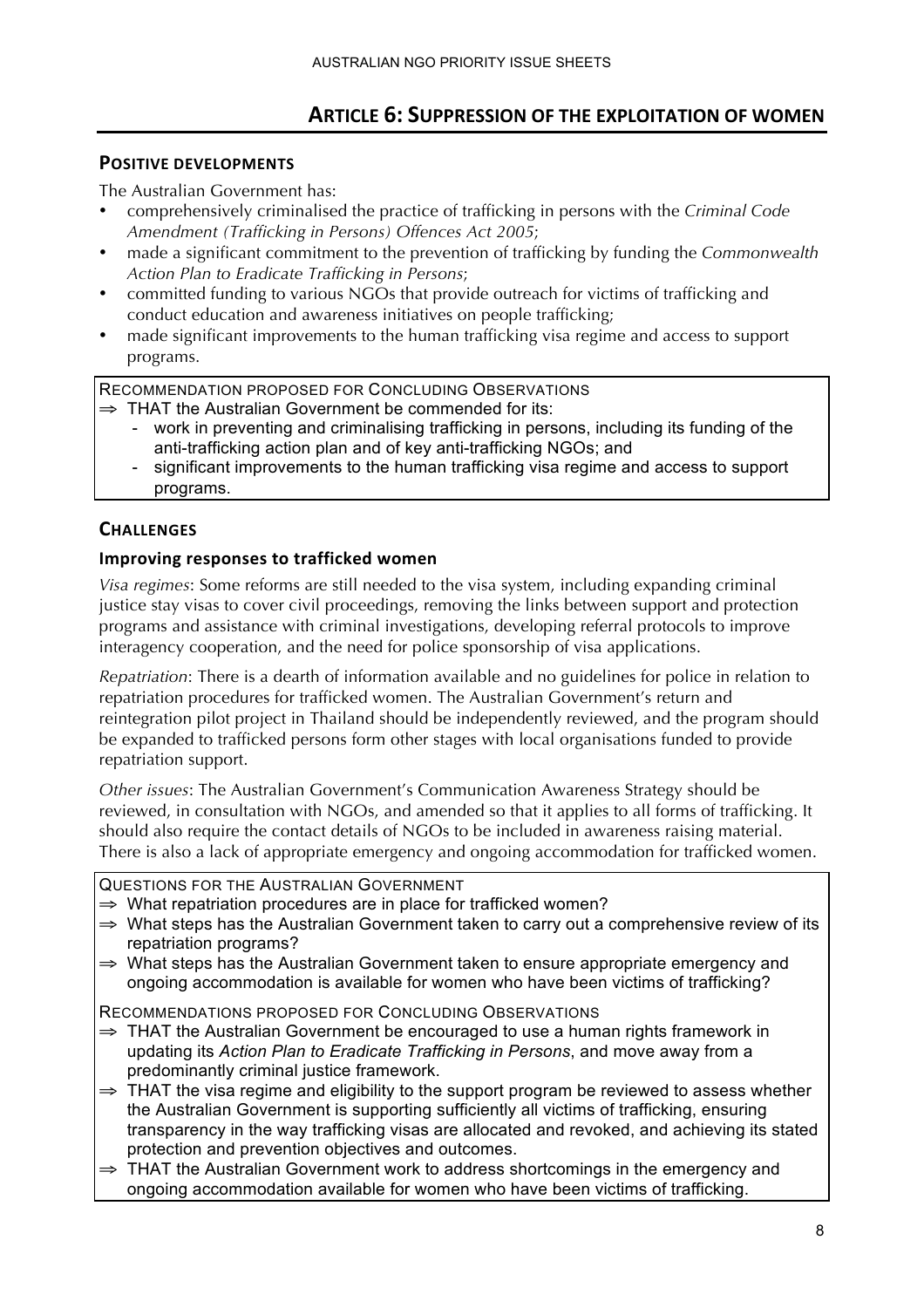# **ARTICLES)7 & 8: PUBLIC)AND)INTERNATIONAL)PARTICIPATION**

# **POSITIVE DEVELOPMENTS**

- There has been an increase in women being appointed or elected to very senior leadership positions, including the Prime Minister, the Governor-General and the High Court judges.
- A new national Indigenous representative body, the National Congress of Australia's First Peoples, was established in May 2010 with equal representation of women and men on its National Executive.
- A woman with disability was elected to a State parliament for only the second time in Australian history.
- The Australian Government funded six National Women's Alliances, including alliances bringing together Aboriginal and Torres Strait Islander women, women from rural areas, and immigrant and refugee women, and an alliance focusing on violence against women.
- The Australian Government funded a number of projects undertaken by national women's NGOs, including projects to coordinate the NGO contribution to the CEDAW review.
- The Australian Government reviewed its international development aid family planning guidelines and removed the ban on organisations that provide abortion services.
- The Australian Government supported the participation of NGO representatives, including Aboriginal and Torres Strait Islander women, at the Commission on the Status of Women.
- Megan Davis, an Aboriginal woman, was elected to the United Nations Permanent Forum on Indigenous Peoples.

#### QUESTION FOR THE AUSTRALIAN GOVERNMENT

⇒ How will the Australian Government ensure that women continue to be better represented in Parliament, public office and community leadership, including Aboriginal and Torres Strait Islander women, women with disabilities, rural women, and women from culturally and linguistically diverse backgrounds?

RECOMMENDATIONS PROPOSED FOR CONCLUDING OBSERVATIONS

- ⇒ THAT the increased women's representation in senior public office and support of women's participation at international forums be welcomed, and THAT the Australian Government be encouraged to consider ways to consolidate and improve the increased profile of women.
- ⇒ THAT the establishment of the National Congress of Australia's First Peoples be welcomed and that the Congress be commended for its leadership in establishing an executive with equal representation of women and men.
- ⇒ THAT the Australian Government be commended on its funding of six National Women's Alliances, including an alliance for Aboriginal and Torres Strait Islander women, and for its support of national women's NGOs' projects, and be encouraged to support/fund training and development opportunities that lead to increased participation for diversity groups.

# **CHALLENGES)**

# Representation of Aboriginal and Torres Strait Islander women

The CEDAW Committee expressed concern in 2006 about inequalities suffered by Aboriginal and Torres Strait Islander women in political participation. In 2010, the mechanisms for the participation of Aboriginal and Torres Strait Islander women in public life and the formulation of public policy remain inadequate. There are no Aboriginal women in the Australian federal parliament, and few at the State level. Aboriginal and Torres Strait Islander land and community councils continue to be dominated by men.

QUESTION FOR THE AUSTRALIAN GOVERNMENT ⇒ How will the Australian governments ensure that Aboriginal and Torres Strait Islander women are better represented in Australian parliaments?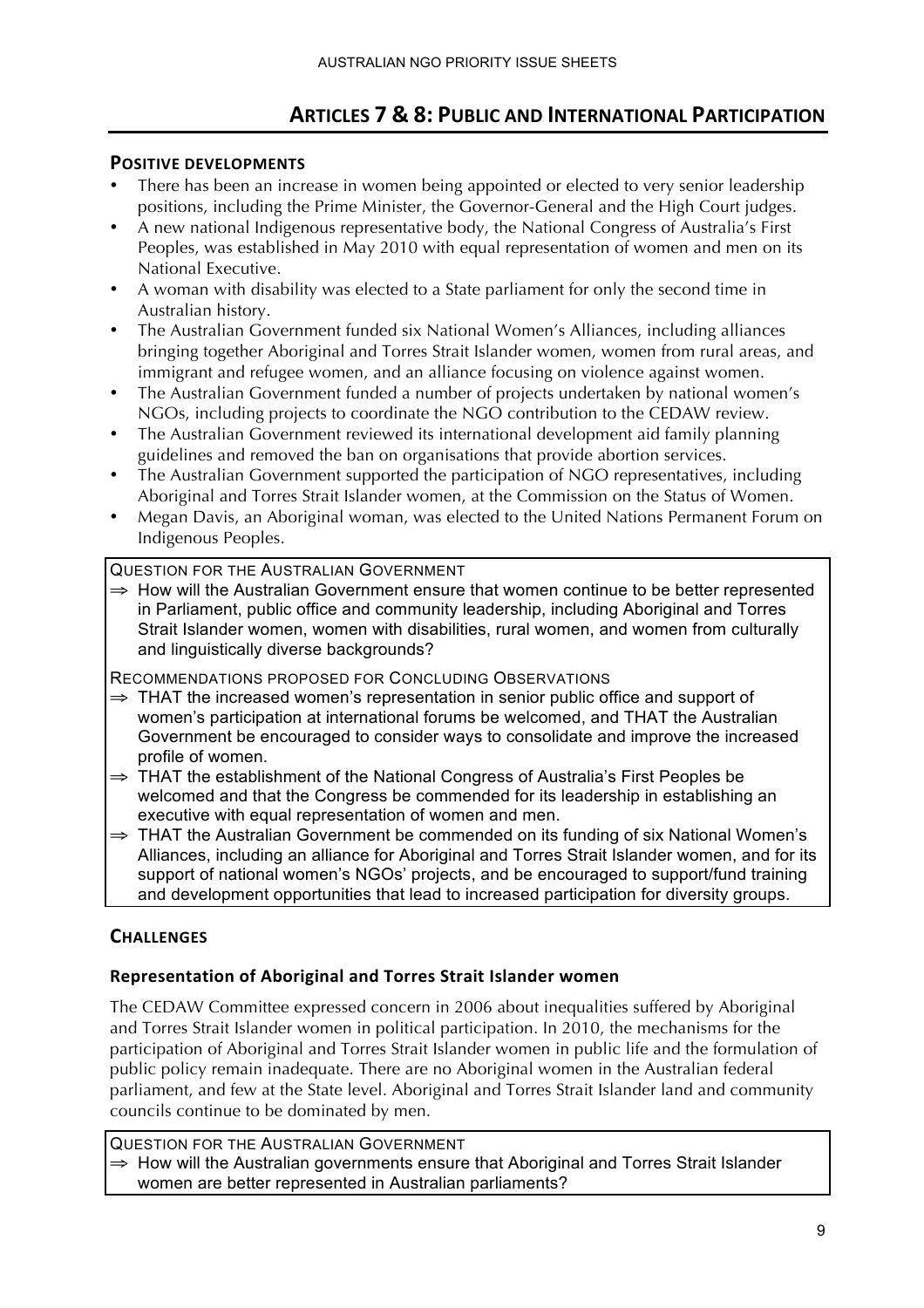#### Insufficient consultation with Aboriginal and Torres Strait Islander women

Aboriginal and Torres Strait Islander women have reported a number of concerns with government consultations. Women report feeling that policy is always developed from the topdown and rarely from the bottom-up and in genuine consultation. In particular, the Northern Territory Intervention measures were implemented with insufficient community consultation. Women also reported that governments tend to over-consult with particular individuals and communities and under-consult with others.

#### QUESTION FOR THE AUSTRALIAN GOVERNMENT

 $\Rightarrow$  How will the Australian Government ensure that Aboriginal and Torres Strait Islander women are genuinely consulted in the development of policies and programs that affect their communities?

RECOMMENDATION PROPOSED FOR CONCLUDING OBSERVATIONS

⇒ THAT all Australian governments establish policies of consultation with Aboriginal and Torres Strait Islander communities that meet the benchmarks established in the *Declaration on the Rights of Indigenous Peoples*, which require genuine respect for cultural integrity and self determination, and provide ongoing and resourced mechanisms to ensure direct dialogue with Aboriginal and Torres Strait Islander women.

#### Participation of women with disabilities

Women with disabilities have only one representative in Australian parliaments and few in other elected offices across the country, despite making up about 10% of the Australian population. Women with disabilities also face barriers to voting due to inaccessible voting locations and methods. Federal, state and territory electoral laws allow for people with intellectual disability and/or psychiatric impairment to be arbitrarily excluded from voting, and these laws have been used to exert control over women with disabilities living in vulnerable situations.

QUESTION FOR THE AUSTRALIAN GOVERNMENT

⇒ What steps have Australian governments taken to reform voting locations and methods to remove barriers to access for women with disabilities?

- ⇒ THAT all Australian governments (including local governments) build universal access principles into all aspects of election and voting policy and practice.
- ⇒ THAT all Australian governments fund leadership, development and mentoring programs specifically for women with disabilities and ensure the integration of women with disabilities into existing programs.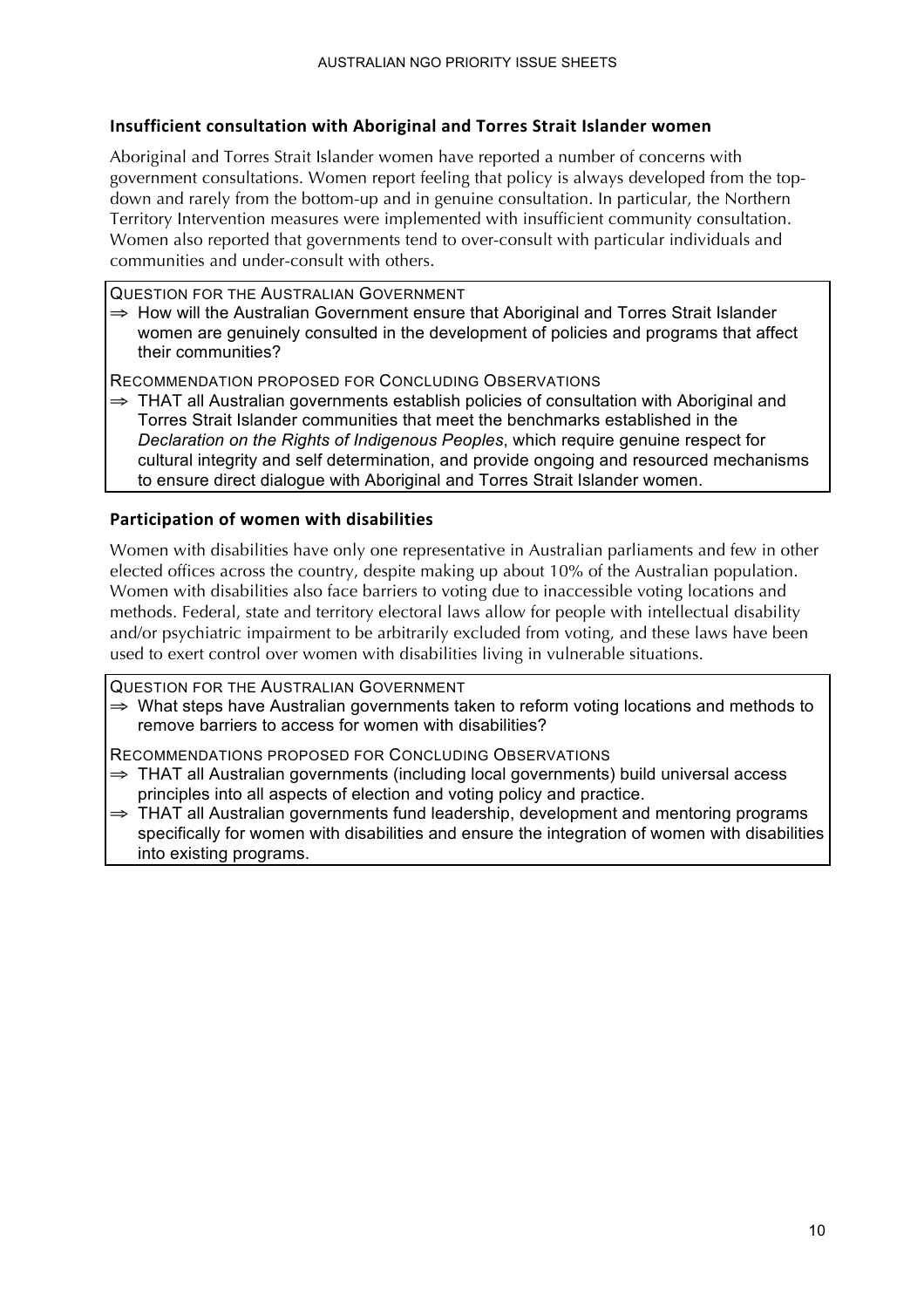Since the change in Government in 2007, the Australia Government has made a number of key changes to refugee and asylum seeker policy, including:

- announcing a series of values underpinning detention policy, including that children and where possible their families would not be placed in an immigration detention centre, and that detention in immigration detention centres is only to be used as a last resort and for the shortest practicable time;
- closing down offshore processing centres on Nauru and Manus Island;
- abolishing the inhumane and punitive Temporary Protection Visa regime in favour of a Permanent Protection Visa regime;
- committing to improve immigration detention accommodation;
- exceeding the program target numbers for the 'Woman at Risk' special visa category in the humanitarian migration program;
- waiving of detention debts for the costs of holding an individual in immigration detention.

RECOMMENDATIONS PROPOSED FOR CONCLUDING OBSERVATIONS

⇒ THAT the Australian Government be commended on its changes to the refugee and asylum seeker processing and accountability system, as well as its abolition of the Temporary Protection Visa regime.

# **CHALLENGES**

# Suspension of processing applications for asylum

In April 2010, the Australian Government temporarily suspended the processing of all applications for asylum from Sri Lankan and Afghan people, including women and children, and extended this ban for Afghan asylum seekers in July 2010. This removed procedural rights from Afghan and Sri Lankan asylum seekers on the basis of their nationality and also subjects them to arbitrary detention, and restriction of their freedom of movement and to proper health care and legal advice. The Australian Government and opposition have indicated that they are considering is now options for off-shore detention centres in other countries in the region, including East Timor.

RECOMMENDATIONS PROPOSED FOR CONCLUDING OBSERVATIONS

- ⇒ THAT the Australian Government immediately remove the suspension on processing visa applications from asylum seekers from Afghanistan; and review its policies and procedures regarding asylum seekers to eliminate any discrimination in the visa application process.
- $\Rightarrow$  THAT the Australian Government abolish all mandatory detention of asylum seekers.

# Lack of information on women in immigration detention

There is limited information available on gendered aspects of immigration detention and on the treatment of women in on-shore detention centres. The 2005 Palmer inquiry into the immigration detention of an Australian individual raised concerns about the treatment of women in immigration detention centres; however it is not clear what changes were implemented following this report.

QUESTIONS FOR THE AUSTRALIAN GOVERNMENT

- $\Rightarrow$  What changes were implemented in response to the concerns expressed in the Palmer inquiry about the treatment of women in immigration detention?
- ⇒ What steps has the Australian Government taken to implement contractual standards and accountability measures to meet the specific needs of women in immigration detention?

RECOMMENDATIONS PROPOSED FOR CONCLUDING OBSERVATIONS

 $\Rightarrow$  THAT the Australian Government investigate the impact of immigration detention on women and address gender-based issues in its standards, protocols, training and procedures.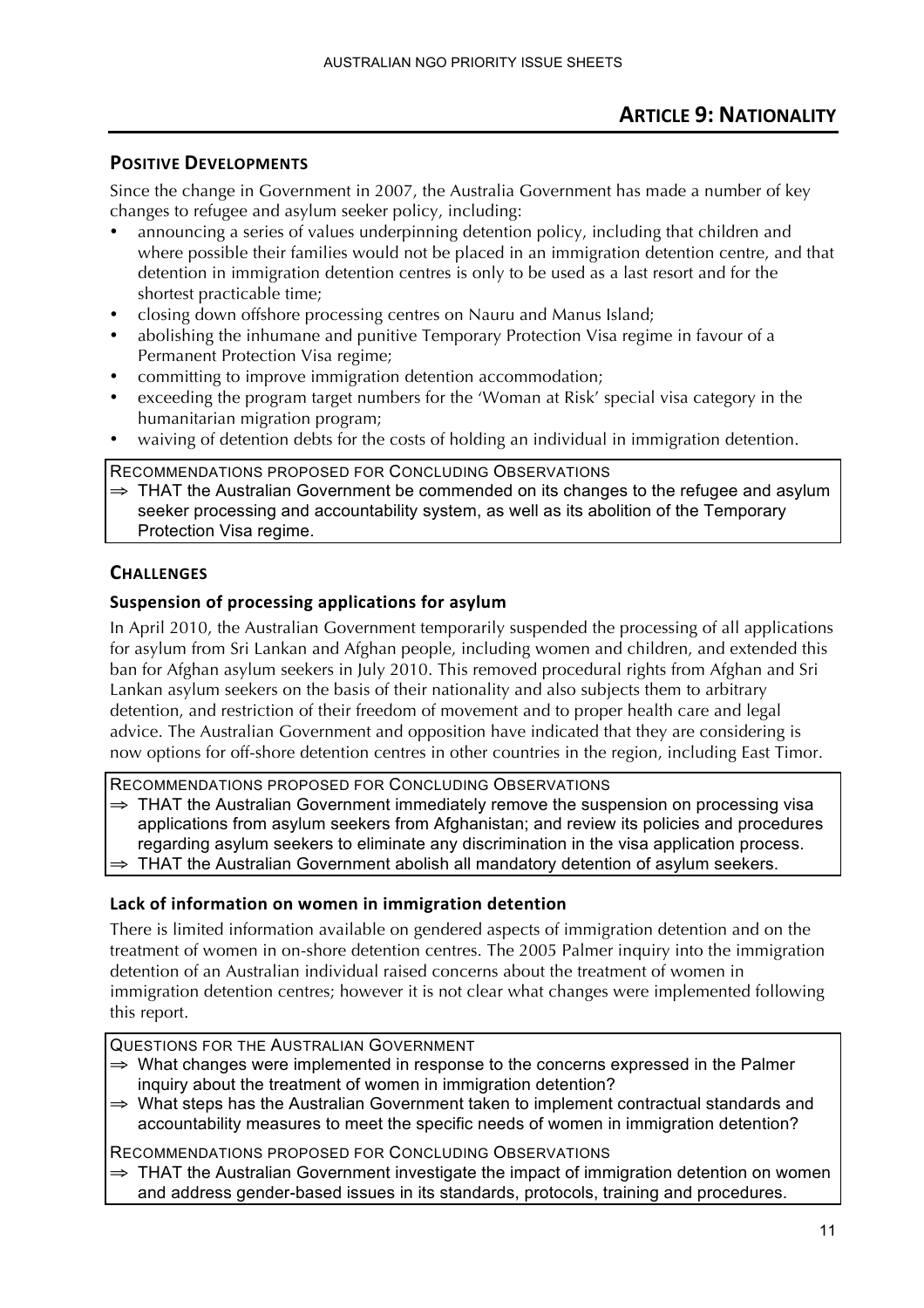# Women seeking protection and the issue of family violence

Despite the Committee's 2006 Concluding Comments to Australia, women seeking protection are remaining in violent relationships due to limitations in Australian migration law to adequately protect them. Unlike in other visa streams, there is no provision for permanent residence for women who apply for refugee status as a member of a family unit that breaks down in the context of family violence (unless they have their own personal protection claim). In some cases, family violence may be a basis for protection under the Refugee Convention but claims are not raised in the application because family violence may not be perceived as a crime or relevant to refugee claims, or applicants may fear retribution or onerous burdens of proof. If claims for protection from family violence are not raised in the primary application, a woman who later raises her own claims for protection is at the mercy of ministerial discretion.

RECOMMENDATIONS PROPOSED FOR CONCLUDING OBSERVATIONS

- ⇒ THAT the Australian Government undertake a detailed analysis of refugee claims of women in Australia and make disaggregated data on women's applications for protection visas publicly available.
- ⇒ THAT the Australian Government improve:
	- refugee processing procedures and immigration law so that claims of family violence can be easily made without having to rely solely on Ministerial intervention; and
	- migration law to enable women invoking protection obligations to be considered individually in situations of family violence in the absence of a personal claim.

# Gender sensitivity in the refugee determination process

The Australian Government has commenced updating its gender guidelines for the immigration department but the progress has been slow. While the Gender Guidelines are available to decision makers of refugee claims, they have no binding effect on decision makers and decision makers often only refer to them in a cursory manner or not at all.

RECOMMENDATIONS PROPOSED FOR CONCLUDING OBSERVATIONS

- ⇒ THAT the Australian Government amend migration law to eliminate indirect discrimination against women applicants for protection and incorporate women's gender based harm into the refugee definition.
- ⇒ THAT the Australian Government update its Gender Guidelines to reflect best practice in handling the claims of refugee women, and ensure that decision-makers are mandatorily bound to determine claims and frame policy in accordance with the Gender Guidelines.

# **Family reunion**

Where a male member of a family has successfully gained asylum without his family, there is often a lengthy wait for the family living offshore (generally wife and children) to be processed and brought to Australia. There is significant stress placed on extended families left behind – particularly where there are children with disabilities, or where a sole parent with disability is left behind to care for children (a common concern in conflict zones and post-conflict communities). Further, the immigration department has adopted a narrow definition of 'immediate family member' under the offshore humanitarian split family provisions, which fails to acknowledge cultural practice of extended family support and ignores the realities of conflict in which this extended support and dependence is a matter of survival.

- ⇒ THAT the Australian Government amend protection claim procedures so that once a valid claim has been established, dependant family members of refugees are brought to Australia as soon as possible, with any necessary further visa processing carried out onshore in Australia.
- ⇒ THAT the Australian Government expand its definition of 'immediate family member' in the offshore humanitarian split family provisions.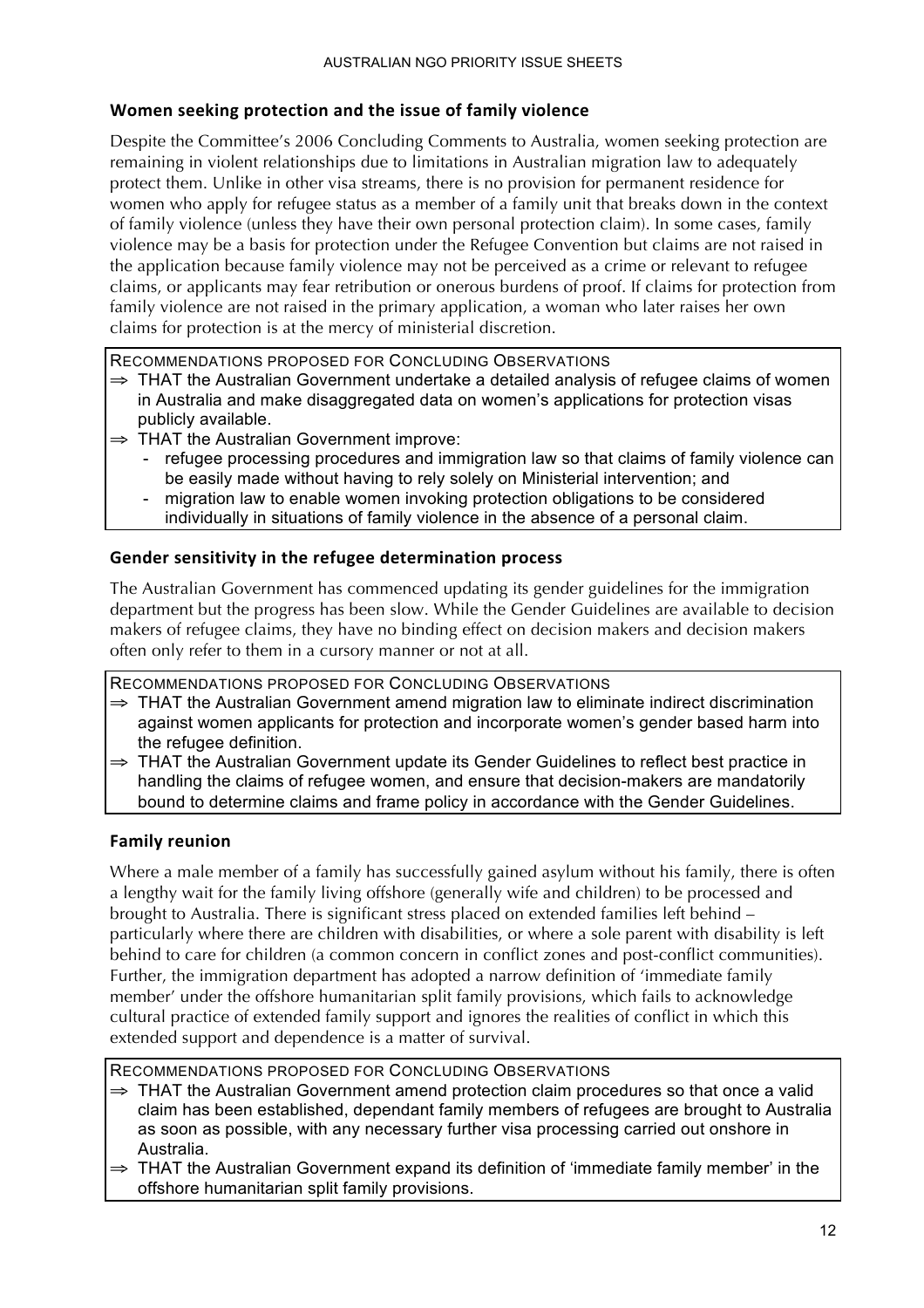- The Australian Government introduced proposed amendments to Higher Education legislation, which require the provision of some level of student support services on campus in consultation with students.
- The Council of Australian Governments committed to reducing the disadvantage gap between Aboriginal and Torres Strait Islander and non-Indigenous Australians.
- The Australian Bureau of Statistics noted an increase in high school student retention rates for Aboriginal and Torres Strait Islander students.

# **CHALLENGES**

#### Access to education opportunities for rural girls and women

Whether it is due to poor standards of teaching in a particular local school, or the lack of access to post-compulsory secondary education, many women and girls in rural and remote areas, including Aboriginal and Torres Strait Islander women and girls, are forced to leave their communities to access educational opportunities. The cost of doing so, and the lack of resources and support for women and girls outside their communities, prevents many women and girls from pursuing education.

RECOMMENDATIONS PROPOSED FOR CONCLUDING OBSERVATIONS

⇒ THAT the Australian Government provide support to women living in rural and regional Australia to access quality education opportunities and minimise the need to move away from their communities and increase community capacity building.

#### **Vocational)and)educational)training)outcomes)**

Accessible, affordable and relevant vocational education and training (VET), along with person centred career counselling, is of high significance for women seeking to enter or re-enter the paid workforce. This is especially so for those with limited qualifications, work experience and labour force attachment. Data indicate that women are less likely to drop out once enrolled, but have poorer employment outcomes. This points towards the fact that the VET system is not adequately serving the interests of female students; and bears particularly heavily on disadvantaged students for whom VET should offer a way out of the poverty trap. Women and young girls are not visible in the VET system, and are not being catered for on an equitable basis.

QUESTION FOR THE AUSTRALIAN GOVERNMENT:

⇒ Will the Australian Government implement budgetary and policy mechanisms to reduce the structural financial pressures of vocational and education training studies?

RECOMMENDATIONS PROPOSED FOR CONCLUDING OBSERVATIONS

- ⇒ THAT the Australian Government and State and Territory governments update and implement a national vocational education and training policy for women as a matter of priority.
- ⇒ THAT the Australian Government undertake a gender analysis and make data available on the performance of the national vocational and education training system as a matter of urgency.

# Aboriginal and Torres Strait Islander women and children

*Provision of early childhood and education* for children in Aboriginal and Torres Strait Islander communities is extremely inadequate. People in remote areas are particularly disadvantaged as there are often not enough trained staff to provide the services. Although the Australian Government has committed to improve early childhood education, women report this is likely to be a challenge because many communities have insufficient school teaching staff, let alone early childhood staff.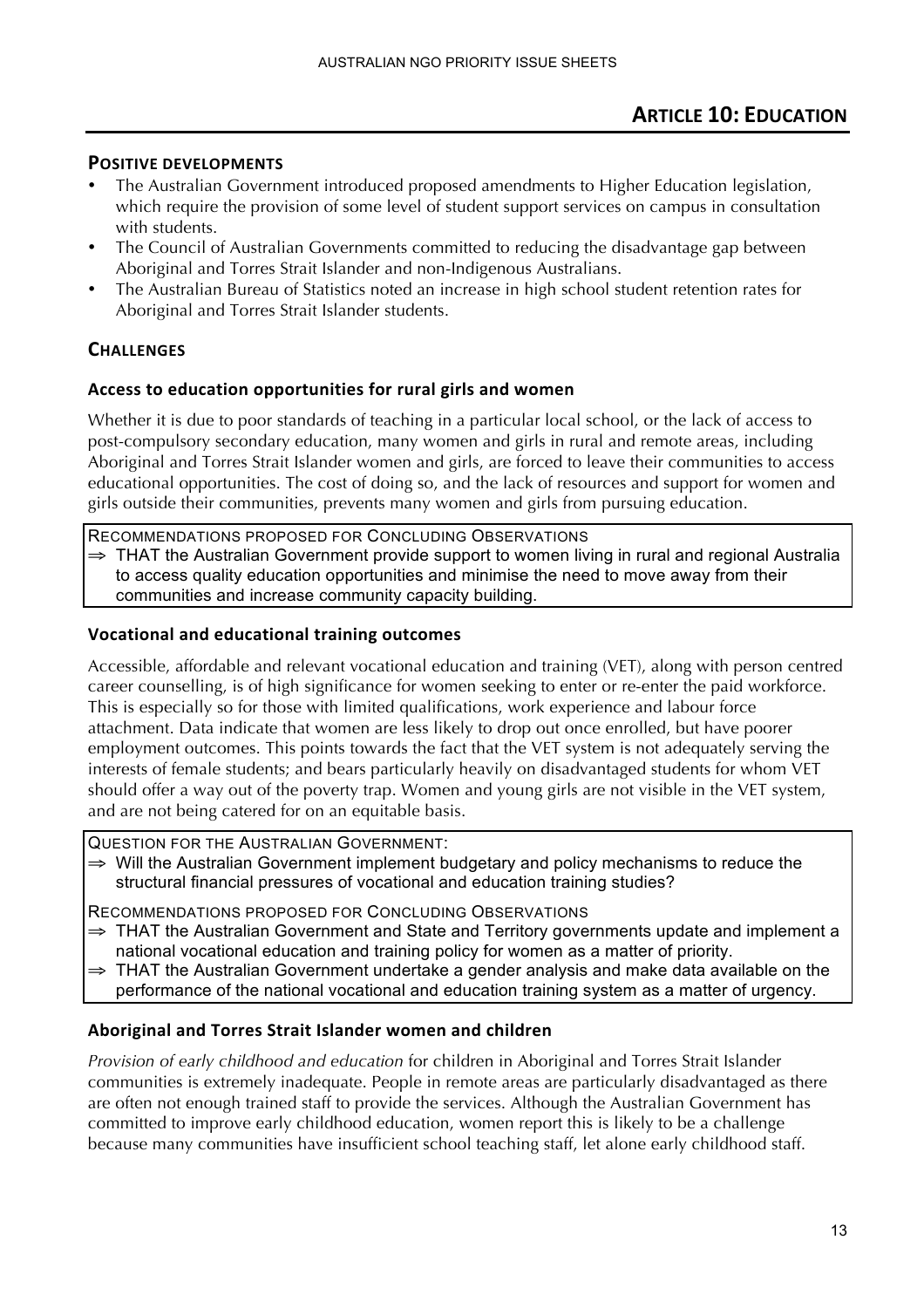*At school*, Aboriginal and Torres Strait Islander children:

- have lower levels of literacy and numeracy the Productivity Commission found that three times as many Aboriginal and Torres Strait Islander children fail to reach minimum standards for reading, writing and numeracy in year 3, with the gap increasing in later years;
- are less likely to attend school regularly for a variety of social and economic reasons related to entrenched discrimination and disadvantage;
- are half as likely as non-Indigenous students to complete secondary school;

Access to mainstream schools does not adequately address cultural and language issues for Aboriginal and Torres Strait Islander children.

As with many statistics, those on numeracy, literacy and attendance have only been disaggregated by sex or race, not both. So specific statistics on Aboriginal and Torres Strait Island girls are not available.

*Aboriginal and Torres Strait Islander languages*: The Northern Territory Government has introduced a new policy requiring the first four hours of education in schools to be conducted in English. According to the UN Educational, Scientific and Cultural Organization, more than 100 languages in Australia are in danger of extinction. Given the central importance of language to the maintenance of cultures and customs, the policy of forcing education in schools to be conducted in English has the potential to seriously threaten the existence of many Aboriginal and Torres Strait Islander languages.

*Young mothers*: Aboriginal and Torres Strait Islander women often become mothers at a younger age than other Australians. Many women are unable to finish secondary school or continue on to further education because of a lack of affordable childcare.

*Post-school education*: In 2007, only 26% of Aboriginal and Torres Strait Islander people had a qualification past year 12, compared to 53% of non-Indigenous people. Aboriginal and Torres Strait Islander women are also more likely than Aboriginal and Torres Strait Islander men to be neither employed nor studying. Barriers to continuing education past school include fees, child care costs and the availability and inadequacy of student support payments for women providing for a family.

*Extreme racism in schools and other educational institutions*: Aboriginal and Torres Strait Islander women report that they and their children experience extreme racism in schools and universities, both from other students, and from teachers who on occasion are culturally ignorant, racist, and illequipped to teach Aboriginal and Torres Strait Islander students.

- ⇒ THAT all Australian governments develop a national strategy for increasing the numbers of Aboriginal and Torres Strait Islander people employed in the education sector and provide appropriate training and development in a culturally sensitive manner.
- ⇒ THAT all Australian governments take positive and necessary measures to ensure that Aboriginal and Torres Strait Islander people enjoy the right to identity and culture, including the maintenance and use of their traditional languages.
- ⇒ THAT the Australian Government support and fund community programs to assist young Aboriginal and Torres Strait Islander to stay at school.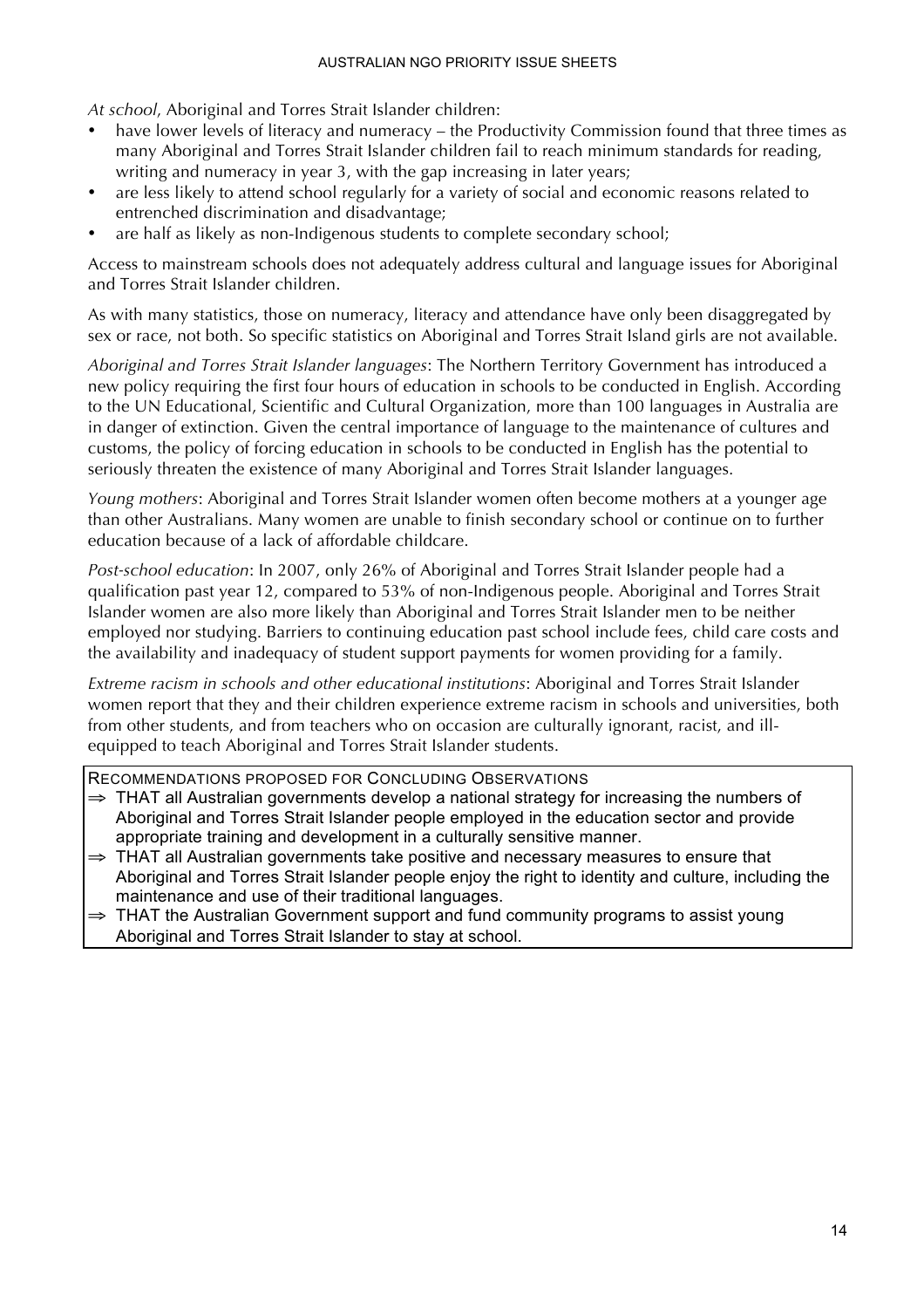- Australia has introduced its first paid parental leave scheme, which will provide the primary carer (subject to an income test and a work test) with 18 weeks post-natal leave, paid at the adult federal minimum wage.
- The Australian Government established a new industrial relations system (from 'WorkChoices' to 'Fair Work Australia') in which individual statutory contracts are phased out and unfair dismissal rights and minimum standards of employment are strengthened, which will somewhat mitigate the marginalisation of female employees.

RECOMMENDATION PROPOSED FOR CONCLUDING OBSERVATIONS  $\Rightarrow$  THAT the Australian Government be commended on introducing a paid parental level scheme and recommend that superannuation, leave for fathers, an extended period of paid leave and an increased level of payment be introduced after the two year review.

# **CHALLENGES**

#### **Pay)equity)**

Disturbingly, the gender pay gap is increasing, with women earning 82 cents in the male dollar (the biggest gap since 1994). A 2009 parliamentary inquiry into the pay equity gap for women, *Making it Fair*, recommended numerous changes to the *Fair Work Act* and the *Sex Discrimination Act*, including establishing a Pay Equity Unit to focus approaches to address the gender pay gap. A review of the Equal Opportunity for Women in the Workplace Agency has also been undertaken. The Government is yet to respond to both reviews.

*Flexible working conditions*: The *Fair Work Act* introduced ten National Employment Standards which provide minimum standards of employment relating to, among other things, maximum weekly hours of work, the ability of parents to request flexible working arrangements, redundancy entitlements and leave. However, shortcomings in the Act mean it does not provide comprehensive protection to fair and equal conditions of employment, for example, employers may still require their employees to work 'reasonable additional hours' (which is not an improvement on Work Choices).

*Childcare*: The lack of available and affordable childcare is impacting negatively on women's workforce participation. The Australian Government failed to build 260 childcare centres across Australia, as promised in 2007, and has revised its commitment to just 38 new centres. The funding of all forms of child care – day care, out of school hours and vacation care – must be reviewed to ensure that a transparent and equitable approach to financing childcare is developed, and so that a comprehensive childcare policy is developed for children from young infants up to high school age.

*Taxation system*: The consideration in Australia's Future Tax System Review of the impact of caring on women's workforce participation was welcome. However, before recommendations are implemented, a thorough gender analysis must be undertaken to ensure that they will in fact increase women's economic equality and security and not have unintended negative impacts on women and children.

*Retirement incomes*: Pay inequity leads to a long-term disparity in wage-earning power and consequently a disparity in the retirement incomes of women and men. Australia has a compulsory retirement savings scheme, to which percentage-based contributions are made from the income of all employees. Overall, men in each age group throughout each time period have had a higher proportion of large superannuation balances compared with women.

*Lower workforce participation rate of women with disabilities*: Australians with disabilities are much less likely to be employed than people without disabilities. Barriers to entering employment for women with disabilities include a lack of understanding of the complexity and nature of disability, lack of access to education and training, inaccessible and unresponsive employment services, and poor job design and inflexible working arrangements.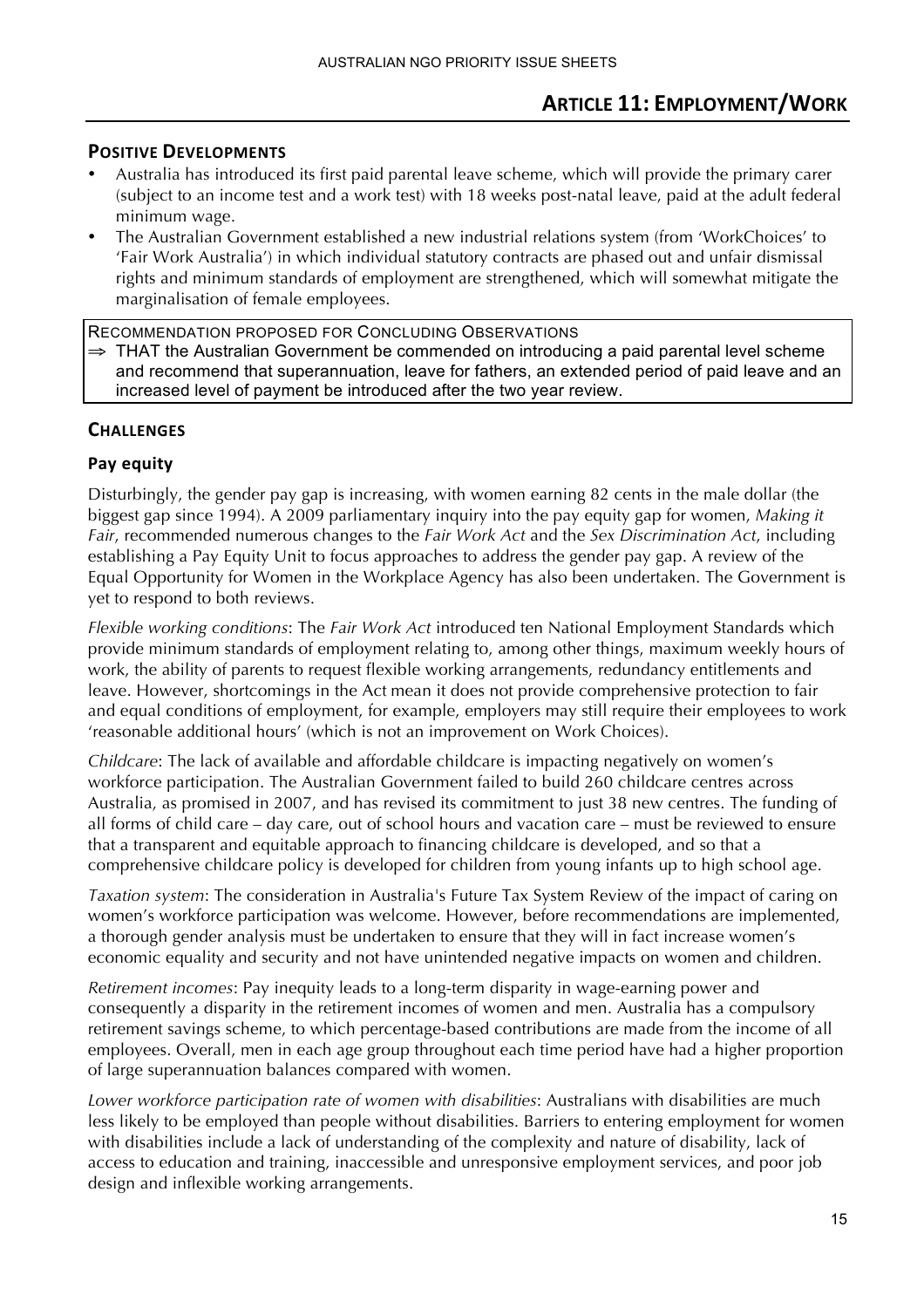#### RECOMMENDATIONS PROPOSED FOR CONCLUDING OBSERVATIONS

⇒ THAT the Australian Government take steps to address gender pay inequity, including:

- implementing and funding the recommendations of the pay equity report, *Making it Fair*, and responding to the review of the Equal Opportunity for Women in the Workplace Agency;
- strengthening the right to flexible working conditions in the *Fair Work Act* and National Employment Standards;
- conducting a thorough gender analysis of the taxation system and reforming the system to reduce the gender pay gap and improving the economic well being of women, including through improving Age Pension and superannuation options; and
- developing a comprehensive childcare policy, which includes out of school hours and vacation care, and referring the development of a more transparent and equitable approach to financing childcare to the Productivity Commission for review.
- ⇒ THAT all Australian governments adopt initiatives to address underlying structural barriers to workforce participation, with the purpose of increasing employment participation of:
	- women with disabilities
	- Aboriginal and Torres Strait Islander women; and
	- culturally and linguistically diverse women.

# **Workplace)bullying)and)sexual)harassment**

A report by the Australian Human Rights Commission found that one in five women are subject to sexual harassment in the workplace. Sex Discrimination Commissioner Elizabeth Broderick said the Commission's research revealed 'a significant lack of understanding, among both women and men, about what behaviours constitute sexual harassment'. The report, *Sexual Harassment: Serious Business*, contains a range of recommendations aimed at prevention, reporting and monitoring, better legal protection, and better support for victims.

RECOMMENDATION PROPOSED FOR CONCLUDING OBSERVATIONS

⇒ THAT all Australian governments and other relevant public and private authorities fully implement the recommendations contained in the October 2008 report of the Australian Human Rights Commission, *Sexual Harassment: Serious Business*.

# Aboriginal and Torres Strait Islander women

*High unemployment:* Unemployment rates for Aboriginal and Torres Strait Islander women remain unacceptably high and discrimination, lack of education and opportunities are very real barriers to employment. The unemployment rate for Aboriginal and Torres Strait Islander people in 2006 was 16% compared to 5% for non- Indigenous people, with women having a slightly higher unemployment percentage than men. In 2007, the employment rate for Aboriginal and Torres Strait Islander women was 47.9% compared to 65.1% for Aboriginal and Torres Strait Islander men.

*High levels of unpaid and volunteer work:* Aboriginal and Torres Strait Islander women do huge amounts of unpaid work as carers for children, relatives with disabilities, and elderly relatives. There are frequently no alternatives for the provision of these services in communities. Unpaid work is essential to the continued functioning of many communities, but is rarely acknowledged or financially recognised. The burden of unpaid work greatly diminishes the capacity for Aboriginal and Torres Strait Islander women to participate in paid work and community leadership roles.

*Retirement income*: Life expectancy for Aboriginal and Torres Strait Islander women means that women are unlikely to be eligible for aged pension or retirement income schemes.

- ⇒ THAT the Australian Government give consideration to a census approach, similar to the model used in New Zealand, to investigate the levels of unpaid and volunteer work amongst Aboriginal and Torres Strait Islander women.
- $\Rightarrow$  THAT the Australian Government take steps to implement a system to ensure that access to the Age Pension and superannuation is available to Aboriginal and Torres Strait Islander women at an age that matches their life expectancy and guarantees a comparable period of life to be devoted to retirement activities.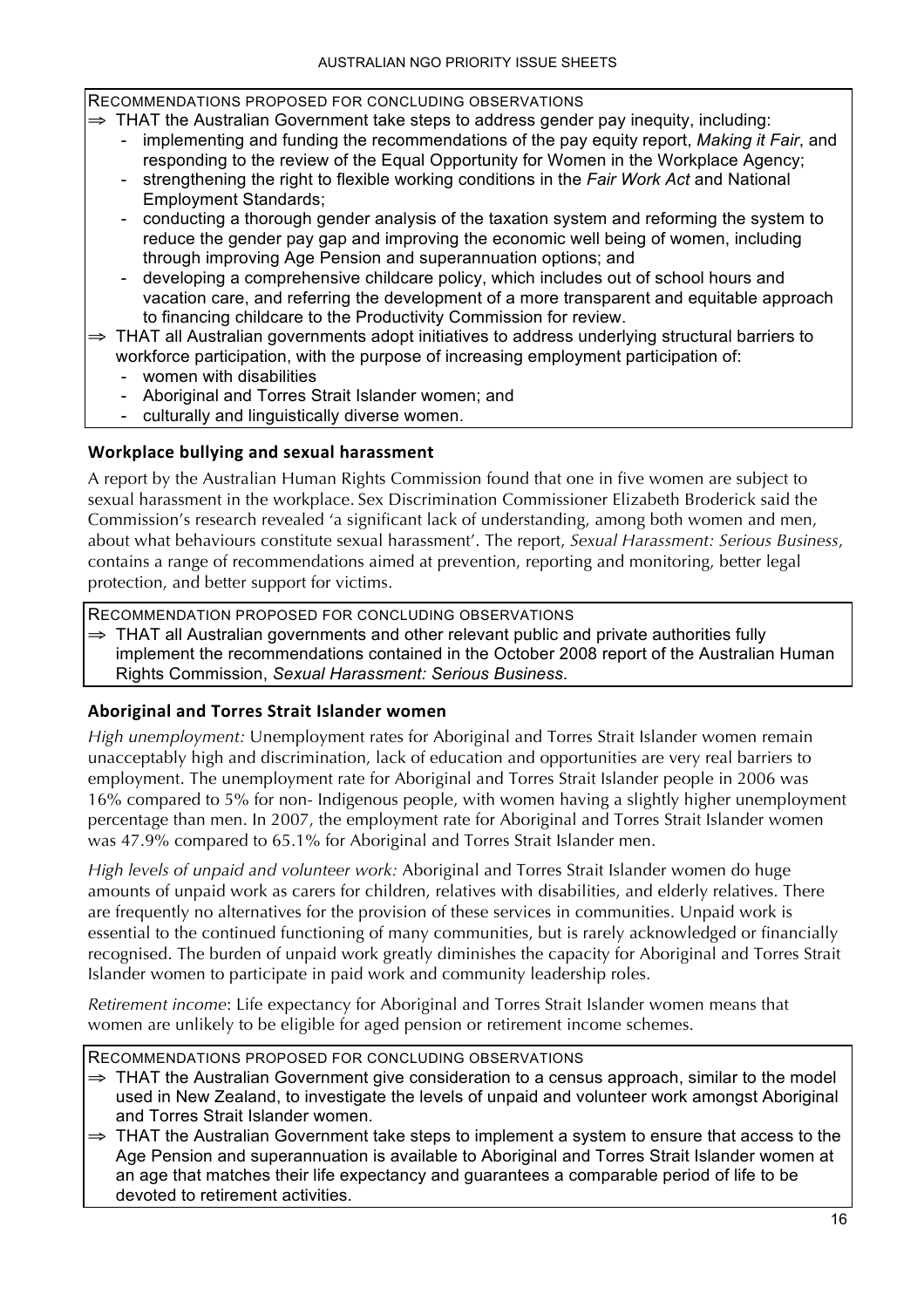- The Australian Government has committed to developing a new National Women's Health Strategy.
- The Australian Women's Health Network Aboriginal Women's Talking Circle launched its first *National Aboriginal and Torres Strait Islander Women's Health Strate*gy in May 2010. The Australian Government said it will consider the strategy's findings when developing future policy.

RECOMMENDATION PROPOSED FOR CONCLUDING OBSERVATIONS ⇒ THAT the Australian Government be commended for its commitment to a new National Women's Health Strategy, and that it incorporate the recommendation of the Aboriginal Women's Talking Circle into its health and closing the gap policies.

# **CHALLENGES)**

# Aboriginal and Torres Strait Islander women

Aboriginal and Torres Strait Islander people have higher levels of ill health, disease and death rates across all age groups:

- life expectancy at birth for Aboriginal and Torres Strait Islander women is 72.9 years of age compared with 82.6 years for non-Indigenous women;
- almost one quarter of people in rural Aboriginal and Torres Strait Islander communities may be infected by sexually transmissible infections;
- chronic disease (cardiovascular disease, kidney problems and diabetes), injuries and respiratory infections account for 75% of the life expectancy gap between Aboriginal and Torres Strait Islander people and non-Indigenous Australians;
- Aboriginal and Torres Strait Islander people have cataracts and either complete or partial blindness at higher rates than non-Indigenous people;
- Aboriginal and Torres Strait Islander women do not have access to primary health care programs due to a lack of local access, with most health services tending to focus on problems of acute care.

On 11 February 2010 the Close the Gap Steering Committee for Indigenous Health Equality's *Shadow Report on the Australian Government's progress towards closing the gap in life expectancy between Indigenous and non-Indigenous Australians* was released. The report found that while the Government had taken some positive steps in putting in place a number of national agreements to address Indigenous health, the Government has no comprehensive long-term plan (with measurable targets) to close the gap on Aboriginal and Torres Strait Islander health inequality by 2030 despite its commitment to this goal.

- ⇒ THAT the Australian Government respond to and implement the recommendations of the Close the Gap Shadow Report.
- $\Rightarrow$  THAT the Australian Government ensure access to primary health care, appropriate housing, adequate sanitation and reliable supplies of clean water, and fresh food for Aboriginal and Torres Strait Islander communities.
- ⇒ THAT the Australian Government ensure that the health measures in the 'Closing the Gap' package ensure that Aboriginal and Torres Strait Islander women's health programs and outcomes are improved, including by collecting data disaggregated by sex, ethnicity, ability, age and geographical location.
- ⇒ THAT the Australian Government allocate additional funds to recruit and train sufficient health care workers for all Aboriginal and Torres Strait Islander women to have access to medical services.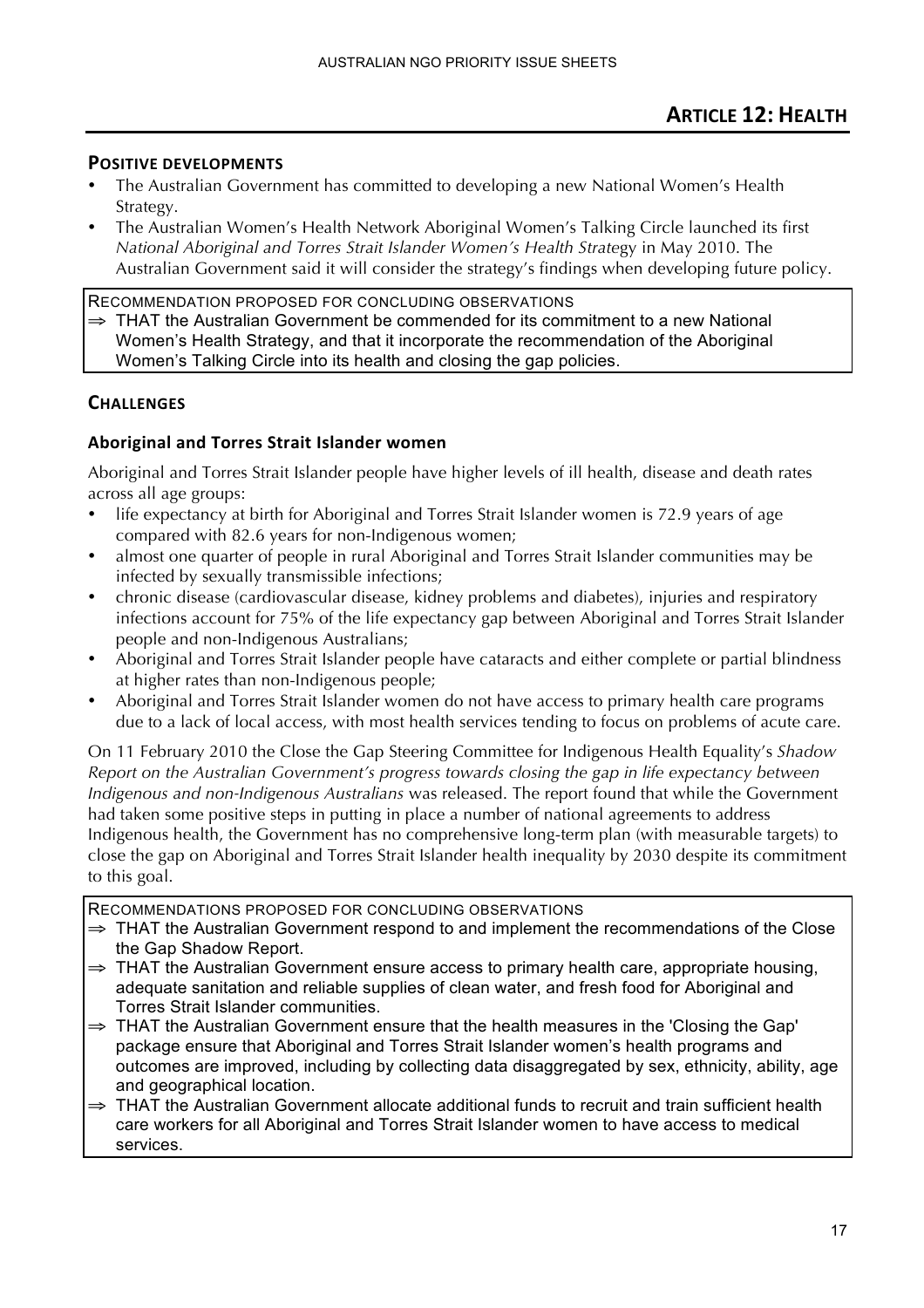# **Women)from)different)population)groups**

*Women with disabilities* have reported difficulty accessing mainstream health services, such as preventative breast and cervical screening, due to:

- inadequate policy frameworks which do not consider women with disabilities as a target group;
- the physical inappropriateness of the medical equipment used;
- costs; and
- the manner in which these procedures are performed.

*Women from culturally and linguistically diverse backgrounds* have reported challenges in accessing health information in their language and interpreters for use in accessing health services. They have also reported a lack of cultural sensitivity and discrimination when accessing health services.

*Lesbians:* While there have been significant changes to health legislation to include lesbian relationships, the design of health policy continues to impact greatly upon lesbians' access to heatlh care. Lesbians have much higher risks of mental health issues than heterosexual women. They are also less likely to seek routine health care due to stigma and discrimination, which can lead to some illnesses, such as breast and cervical cancer, being diagnosed at an advanced stage when treatment options are limited.

*Women living in rural, regional and remote areas* have reported a range of access issues for general and specialist health services, including difficulty in accessing mental health services, bulk billing services, medical practitioners, medical services, sexual health information and maternity services.

- ⇒ THAT the Australian Government ensure that the National Women's Health Policy, and its other health programs, policies and research, are sensitive to the particular health needs and risks of women with disabilities, women from cultural and linguistically diverse backgrounds, lesbians and women living in rural, regional and remote areas.
- ⇒ THAT all Australian governments ensure health services, resources and policies are inclusive and accessible by:
	- targeting resource allocation to build the capacity of health services to respond to the needs of women with disabilities, women from culturally and linguistically diverse backgrounds, lesbians and women living in rural, regional and remote areas; and
	- ensuring services are physically and geographically accessible, information materials are in accessible formats and languages, adequate funding for interpreters is available, and training is provided to service providers to ensure that they are able to respond to the different health needs of different groups of women.
- ⇒ THAT the Australian Government increase bulk-billing rates in rural, regional and remote areas, develop strategies to attract medical specialists and health care workers to these areas, and address the crisis in maternity care services.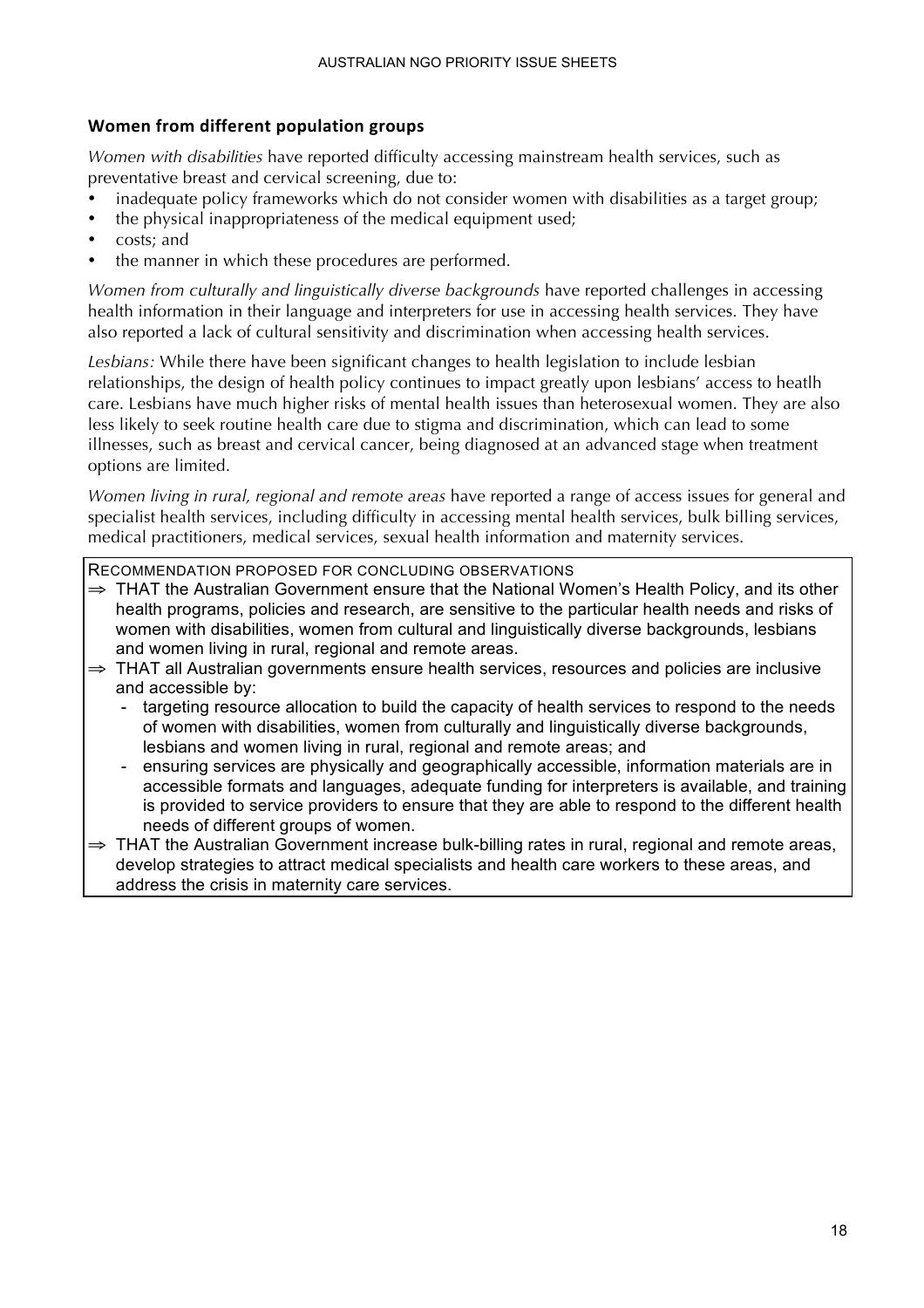# **Mental health**

Gender and women's specific health needs are generally invisible in key Australian public health policies, including those relating to mental health. Mental disorders are a leading disease group among women, especially depression and anxiety. Further, depression in women tends to be under-diagnosed, and treated differently – in undergoing treatment for depression, women are significantly more likely to be prescribed antidepressant drugs, sleeping pills and vitamins. A 2008 parliamentary inquiry into mental health services made two key recommendations with gendered implications: that a taskforce be convened to assess the relationship between the experience of childhood sexual assault and the development of mental illness and to guide the implementation of programs for adult survivors; and that Australian governments jointly support a national Borderline Personality Disorder initiative.

RECOMMENDATIONS PROPOSED FOR CONCLUDING OBSERVATIONS

- $\Rightarrow$  THAT the Australian Government be encouraged to design a system of mental health infrastructure that is gender-sensitive in consultation with consumers, women's health services and specialists.
- ⇒ THAT the Australian Government particularly adopt the recommendations of the Senate Standing Committee on Community Affairs that relate to women's mental health concerns.

#### **Reproductive rights**

In Australia, more than 80,000 women access termination of pregnancy services each year. The legal regime that applies to termination of pregnancy is complex and varies between state and territory jurisdictions. This creates confusion both in the medical sector, and the wider community as to the legal status of abortion. A young Queensland couple are presently facing charges under a 111 year old law for attempting to procure an abortion, and supplying drugs to procure an abortion, after allegedly importing and using the abortion drug RU486. Access to abortion varies greatly depending on geographic location and is also limited by financial constraints.

- ⇒ THAT all State and Territory governments decriminalise abortion, and move to adopt harmonious laws related to termination of pregnancy across jurisdictions.
- ⇒ THAT the Australian Government increase funding for termination of pregnancy, to address the growing gap between the Medicare Rebate and the cost of service provision, including through increasing the level of rebate available through the Medicare system.
- THAT all Australian governments examine schemes to address the barriers to access of sexual health services and education faced by women in rural, regional and remote areas.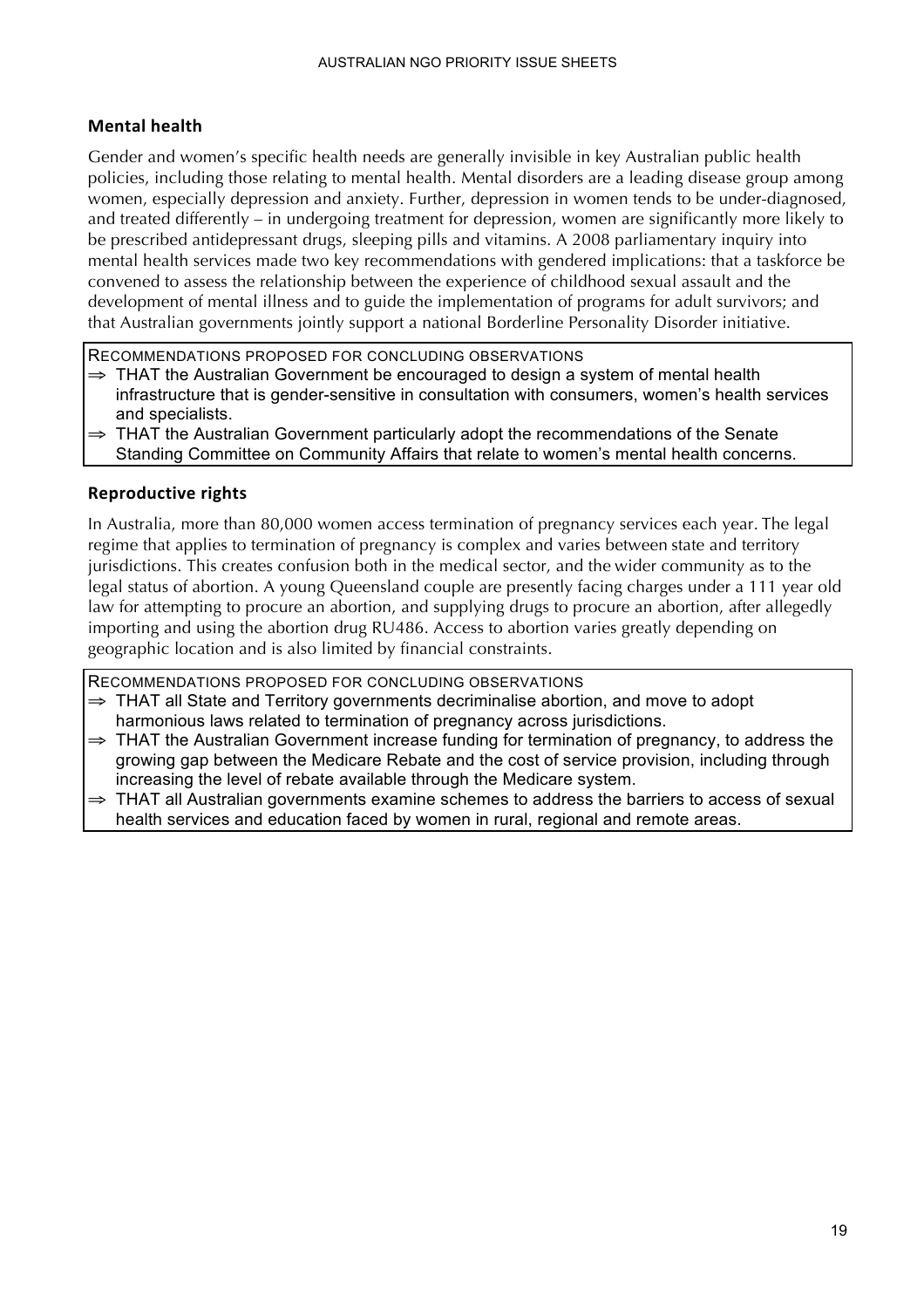- An unprecedented increase to most pension payments was introduced in the 2009-10 Australian Government Budget.
- A new welfare payment was introduced in June 2009 for almost 500,000 carers across Australia.
- The Australian Government recognised and prioritised the urgent need to curb homelessness, and recognised family violence as the major cause of homelessness for women.

RECOMMENDATIONS PROPOSED FOR CONCLUDING OBSERVATIONS ⇒ THAT the Australian Government be commended for the significant boost to various pension payments, and the introduction of the Carer Supplement.

THAT the Australian Government be commended on addressing homelessness as a national priority.

# **CHALLENGES**

#### **Compulsory income management**

In June 2010, compulsory income management was extended to apply to welfare recipients across Australia. It has applied to Aboriginal recipients in the Northern Territory since 2007. Under compulsory income management, half the fortnightly payments for people on certain types of income support are earmarked for essentials like food, bills, clothes and rent and available for use on a designated social security card. The compulsory income management scheme is a major change to the Australian welfare system that has occurred without sufficient evidence that the scheme will overcome disadvantage.

Of particular concern is that the scheme now applies to 'vulnerable' people who live in a designated area and this will include women who are in financial stress, homeless, disabled, carers, experiencing domestic violence or with mental health issues. This may result in women being reluctant to seek emergency financial relief or access homelessness or domestic violence services in case income management will apply to their payments. While income management can assist people manage their budgets, it should be a choice made by individuals or communities.

RECOMMENDATION PROPOSED FOR CONCLUDING OBSERVATIONS

⇒ THAT the Australian Government halt its compulsory income management scheme and ensure that any income management scheme is voluntary, developed in consultation with affected communities and part of a broader strategy to improve pathways out of poverty, social exclusion and unemployment.

#### Sole parents and parenting welfare payments

A 2008 OECD report found that the risk of poverty for Australian single parents is 70%. As women comprise 87% of sole parents in Australia, the risk of poverty disproportionately affects women. Parenting payments for sole parents, called 'Parenting Payment Single', are still inadequate in supporting the needs of women as sole parents, who make up 95% of the recipients of this payment. Unlike other pensions, parenting payments were not increased in the 2009-2010 Australian Government Budget. The needs of women and sole parents are not being met by the current parenting payments. In April 2009, the maximum amount a sole parent could receive was only \$569.80 per fortnight, while a partnered parent can receive \$409 per fortnight with the benefit of a second income in the family.

Aboriginal and Torres Strait Islander families have a significantly higher rate of being single parent families (38%) compared with the overall proportion of single-parent families in Australia (16%). Women with disabilities are also disproportionately affect as they make up approximately 20-25% of the total number of sole parent pensioners.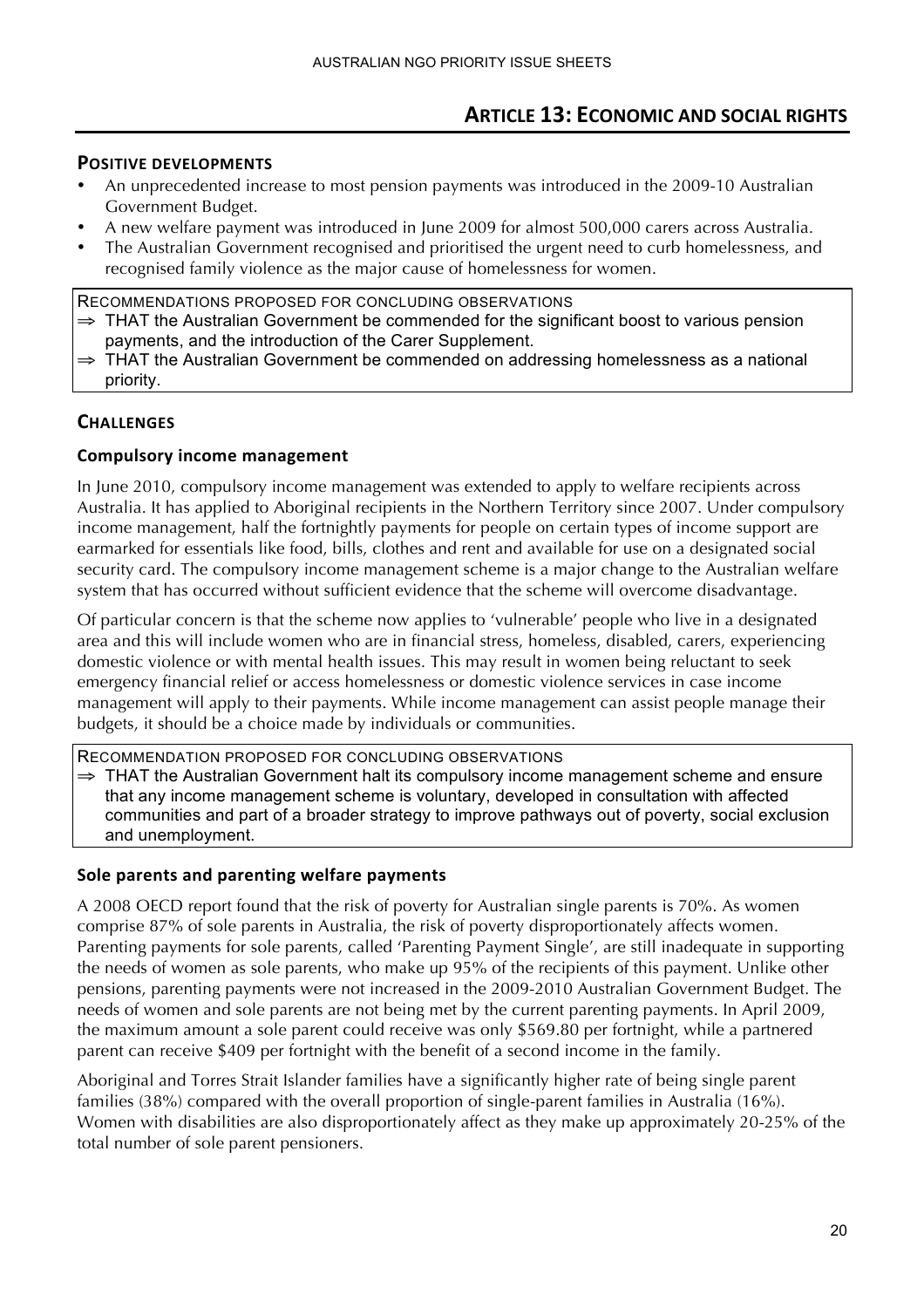RECOMMENDATION PROPOSED FOR CONCLUDING OBSERVATIONS

⇒ THAT the Australian Government urgently address the exclusion of sole parents and single mothers from participation in socio-economic life, including through increasing the Parenting Payment Single in line with other pension increases.

### Equitable access to services for women with disabilities

Significantly more funding for disability support services is allocated to services that benefit men with disabilities than women. The key factor contributing to this outcome is a focus on supporting certain types of disability – namely, those defined as 'high and complex needs'. As disability characteristics in women tend to be chronic, long-term and degenerative, the type of supports women may require (which may be comparatively minor) are being missed through the current funding structures.

RECOMMENDATION PROPOSED FOR CONCLUDING OBSERVATIONS

 $\Rightarrow$  THAT all Australian governments ensure that disability funding frameworks do not result in the allocation of more funding to services benefitting men with disabilities than to services benefitting women with disabilities.

#### **Housing**

More than one in two people experiencing homelessness who seek accommodation from relevant services are turned away *every day*, due to lack of beds. Some groups have more difficulty accessing new accommodation. For example, families are more likely to be turned away than single people. This raises concerns about equality of access to public housing services, particularly in relation to single women with children.

Women report severe shortages in the availability of private rental and long waiting lists for public housing across Australia. Women also report being discriminated against – including on the basis of number of children, disability, source of income (ie, welfare payments) and race – in obtaining public housing and private rental. Particular problems for older women who leave a marriage or relationship later in life in accessing affordable housing with little or no asset base, and the potential for vulnerability of these women, is compounded by mobility and health issues. Women with disabilities also face additional problems due to the lack of accessible public housing and private rental accommodation.

Aboriginal and Torres Strait Islander women also report experiencing racial discrimination when trying to get housing. With public housing, discrimination may come from neighbours, individual housing authority staff and through the application of departmental policy. Similarly, women report experiencing overt racism when applying for private rental accommodation, making it impossible for them to find suitable private rental housing and are also further disadvantaged through the low socio-economic status that they experience.

Some Aboriginal and Torres Strait Islander women, especially those in remote areas, continue to live in poor quality, substandard housing that endangers their health. There are still some dwellings in Aboriginal and Torres Strait Islander communities not connected to essential services. In 2006 there were 51 dwellings in communities not connected to an organised sewerage system, 85 not connected to an organised electricity supply and 10 not connected to an organised water supply.

- ⇒ THAT all Australian governments commit to increase funding, access and availability to various forms of supported housing and accommodation, particularly housing which meets the needs of women with children, women with disabilities, women experiencing mental illness and older women.
- ⇒ THAT State and Territory governments review de facto and de jure discriminatory practices in the public housing programs, and develop community education programs to address discriminatory practices in the private rental markets.
- ⇒ THAT the Australian Government ensure that Aboriginal and Torres Strait Islander women are consulted on any housing policies affecting them to ensure culturally appropriate housing policies are developed.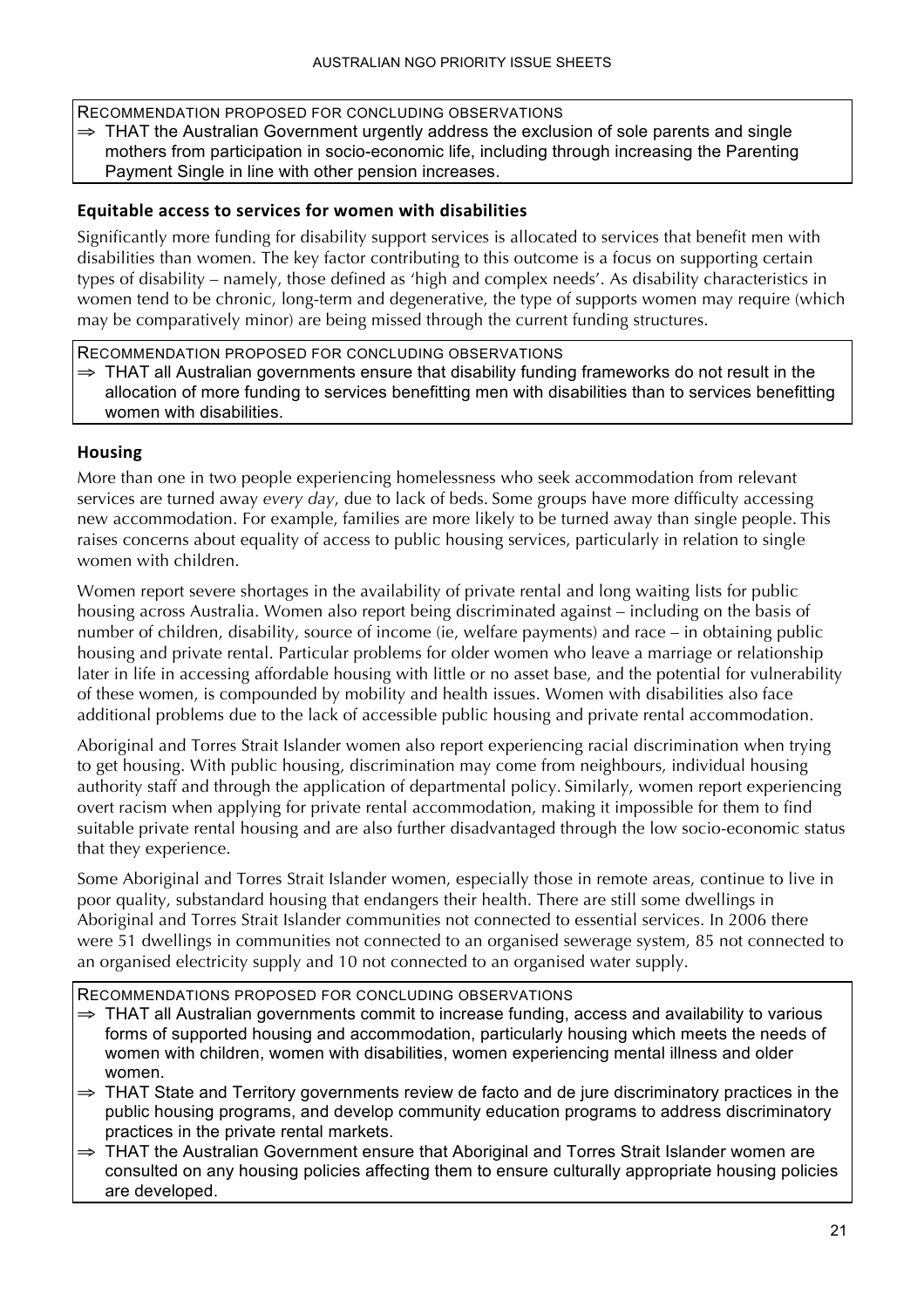# **ARTICLE 15: EQUALITY BEFORE THE LAW**

### **POSITIVE DEVELOPMENTS**

The Australian Government has increased funding of legal assistance programs, including Aboriginal and Torres Strait Islander women's legal services.

RECOMMENDATIONS PROPOSED FOR CONCLUDING OBSERVATIONS ⇒ THAT the Australian Government be commended for increasing funding of legal assistance programs and be called upon to further increase the ongoing funding to such services to meet the legal needs of women who are disadvantaged in their access to justice.

# **CHALLENGES**

#### **Women's access to justice**

*Generally*: Despite recently increased funding for legal assistance programs, the legal aid and community legal sector remains severely under-funded and resourced, which has profound implications for women's access to justice. The report of a 2009 parliamentary inquiry into access to justice made urgent recommendations for reform that were largely around funding and incentives for the legal aid and community legal sector. If implemented, the recommendations would increase women's access to justice. This inquiry was the latest in a number of unimplemented inquiries into the issue, including a similar 2004 inquiry.

*Aboriginal and Torres Strait Islander women*: Aboriginal and Torres Strait Islander women's access to justice is severely compromised, including justice in relation to family violence and sexual assault. Aboriginal and Torres Strait Islander women are the most legally disadvantaged group in Australia, with Aboriginal and Torres Strait Islander legal services primarily providing services to men. Despite improvements, such as the introduction of specific Aboriginal and Torres Strait Islander family violence prevention legal services, significant disadvantage still exists including limited access to legal and interpretive services. A new National Indigenous Law & Justice Framework has recently been endorsed by the Australian Government and State and Territory governments but is yet to be implemented. Aboriginal and Torres Strait Islander women need to be properly represented on the National Indigenous Law and Justice Advisory Body associated with the Framework to ensure coordinated and effective law reform and policy development.

QUESTIONS FOR THE AUSTRALIAN GOVERNMENT

- $\Rightarrow$  What steps have been taken to implement access to justice inquiry reports?
- ⇒ Will the Government conduct a comprehensive national survey of demand and unmet need for legal assistance services in Aboriginal and Torres Strait Islander communities, with particular identification of the needs of rural, regional and remote communities and women?
- ⇒ What steps have been taken to implement the National Indigenous Law & Justice Framework? Will the National Indigenous Law and Justice Advisory Body include adequate representation of Aboriginal and Torres Strait Islander women?

- $\Rightarrow$  THAT the Australian Government implement the 2004 & 2009 Access to Justice Inquiry reports.
- ⇒ THAT the Australian Government conduct a comprehensive national survey of demand and unmet need for legal assistance services in Aboriginal and Torres Strait Islander communities, with particular identification of the needs of rural, regional and remote communities and women.
- ⇒ THAT the Australian Government adequately fund and resource Aboriginal and Torres Strait Islander's women's legal services in all states and territories across Australia.
- ⇒ THAT the Australian Government ensure Aboriginal and Torres Strait Islander women are properly represented on the National Indigenous Law and Justice Advisory Body to ensure coordinated law reform and policy development.
- $\Rightarrow$  THAT the Australian Government increase the availability of translating and deaf interpreting services for Aboriginal and Torres Strait Islander women to increase their access to justice.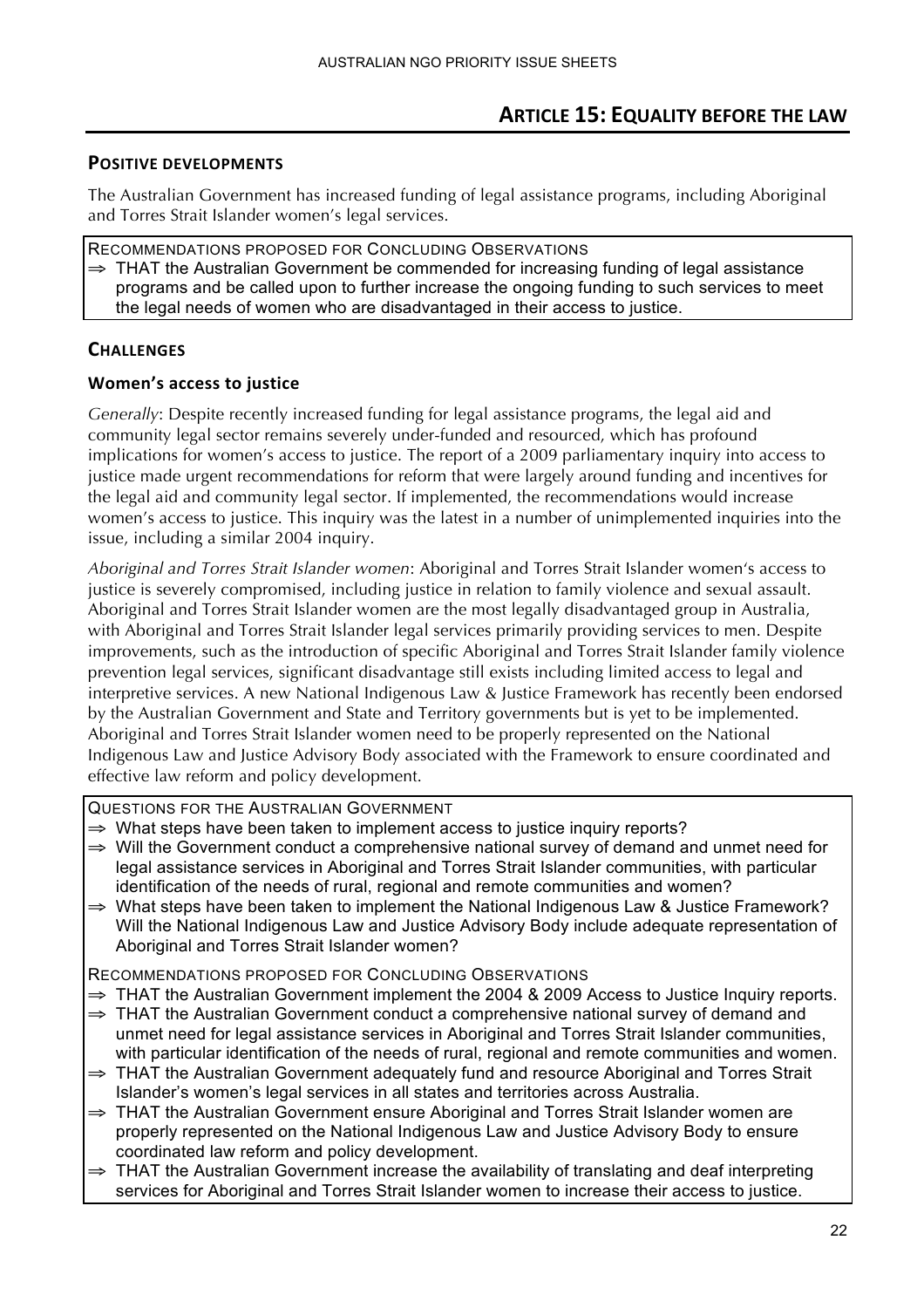#### **Women** in prisons

*Generally:* There is ongoing discrimination against women (including sex and race discrimination and discrimination on the basis of cognitive, mental and physical impairments) in prison and infrastructure and processes. Fewer rehabilitation, education and training opportunities exist for women prisoners than for men, with implications for post-release. Female prisoners are more likely than male prisoners to be primary caregivers, to have been unemployed prior to sentencing, to have mental health problems, to have experienced high levels of addiction, and to have suffered domestic violence and sexual abuse in the past. There are inadequate protocols and policies for arresting and incarcerating parents with dependent children.

*Aboriginal and Torres Strait Islander women*: There has been a huge rise in imprisonment rates for Aboriginal and Torres Strait Islander women, increasing by **46 per cent** between 2000 and 2008. Aboriginal and Torres Strait Islander women are 22 times more likely than non-Indigenous women to be in prison. The imprisonment rate is occurring in the context of intolerable levels of family violence, over-policing of selected offences, ill health, unemployment and poverty. There is a lack of research into the causes of and strategies to address the disproportionately high imprisonment rates for Aboriginal and Torres Strait Islander women, which must be examined and addressed in the context of Aboriginal and Torres Strait Islander women's access to justice generally.

*Women with disabilities*: There is an overrepresentation of women with disabilities in Australian prisons, particularly women with intellectual and psychiatric disability.

QUESTIONS FOR THE AUSTRALIAN GOVERNMENT

- ⇒ What is the Australian Government doing to address the alarming rise in imprisonment rates for Aboriginal and Torres Strait Islander women?
- ⇒ What is the Australian Government doing to address the significant overrepresentation of women with disabilities, particularly with intellectual and psychiatric disability, in prison?

- ⇒ THAT all Australian governments, and relevant statutory authorities, examine allegations of discrimination in prison systems in Australia and introduce the necessary reforms to eliminate discriminatory practices, including:
	- implementing consistent policies addressing the needs of incarcerated mothers where they have dependent children, in particular by considering alternative sentencing options such as the suitability of home detention, periodic detention or community-based orders; and
	- undertaking a comprehensive analysis of increased imprisonment rates for women and develop strategies to address social, political and economic factors that are contributing to incarceration rates.
- ⇒ THAT the Australian Government and State and Territory governments work collaboratively to develop a national, comprehensive framework to address the over-representation of women with disabilities in the criminal justice system.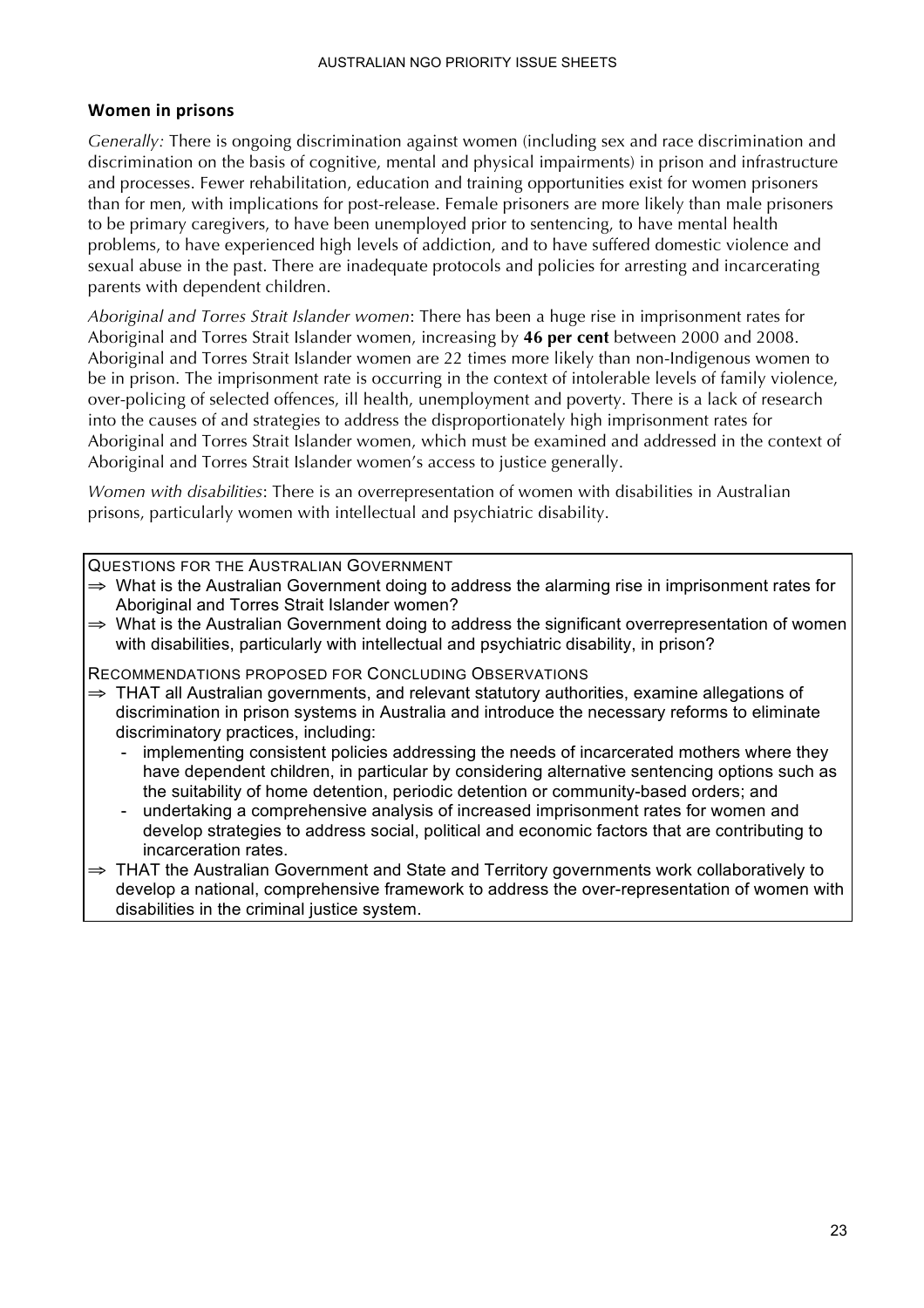# **ARTICLE 16: EQUALITY IN FAMILY RELATIONSHIPS**

#### **POSITIVE DEVELOPMENTS**

The Australian Government has:

- provided separating de facto couples, including same-sex couples, access to the Federal family law courts for disputes about property; and
- removed discrimination against same-sex couples in relation to financial and work-related benefits and entitlements.

RECOMMENDATIONS PROPOSED FOR CONCLUDING OBSERVATIONS

- $\Rightarrow$  THAT the Australian Government be commended for providing separating de facto couples access to the Federal family law courts for disputes about property.
- $\Rightarrow$  THAT the Australian Government be commended for removing discrimination against same-sex couples in relation to financial and work-related benefits and entitlements.

#### **CHALLENGES**

#### Safety of women and children after separation – family law issues

The *Family Law Act* needs to be amended to better protect the safety of women and children. Reforms made to the *Family Law Act* in 2006 were intended to help separating parents make arrangements for the care of their children more cooperatively, placing a greater emphasis on the role of both parents in a child's life. However, three major government-commissioned reports into the 2006 reforms ('Family Law Reform Reports') show that the Australian family law system is failing to respond effectively to issues of family violence and keep women and children safe, including a finding that shared care and decision-making arrangements are being made in some cases where there is a history of family violence and that this has resulted in worse outcomes for children. Women are also being deterred from reporting family violence in the family law context because of the cost implications in the Family Law Act for cases involving false allegations of family violence.

QUESTIONS FOR THE AUSTRALIAN GOVERNMENT

- $\Rightarrow$  What steps are being taken to implement the key recommendations from the three Family Law Reform Reports and to better protect the safety of women and children in the family law system?
- ⇒ Will the Australian Government immediately repeal the false allegations provision in the *Family Law Act*?

- $\Rightarrow$  THAT the Australian Government implement the key recommendations from the three Family Law Reform Reports and increase funding for key services in the family law system (such as contact centres, legal aid, community legal centres, family law consultants and the family courts) to better protect the safety of women and children in the family law system.
- ⇒ THAT the Australian Government repeal the false allegations provision in the Family Law Act as a matter of priority.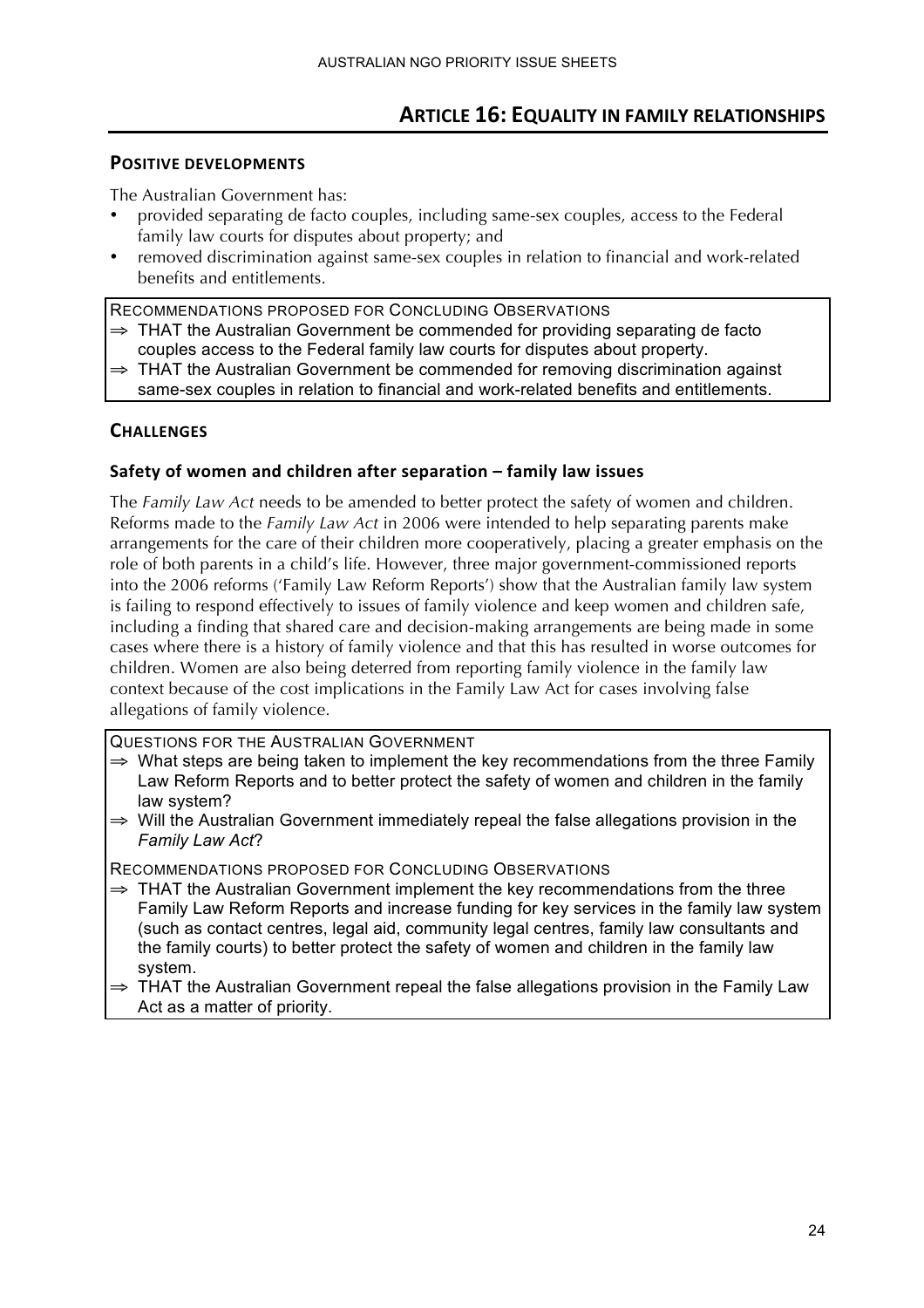### **Child)protection**

*Aboriginal and Torres Strait Islander women:* Aboriginal and Torres Strait Islander children are significantly over-represented in the care and protection systems of all jurisdictions. In 2007-08, Aboriginal and Torres Strait Islander children were nine times more likely to be in out-of-home care than non-Indigenous children. The ongoing removal of Aboriginal and Torres Strait Islander children perpetuates a cycle that spans generations of removing children from their families and communities. Practical and positive strategies to protect children at risk need to be developed in genuine consultation and dialogue with Aboriginal and Torres Strait Islander women.

*Women with cognitive impairments:* Parents with disabilities, particularly mothers with intellectual disability and mothers with psychosocial disability, are significantly over represented in the child protection system, partly due to prejudice about their parenting capacity. One out of six children in out-of-home-care has a parent with disability. When appropriate family support programs and community-based mental health services are provided to parents with disabilities, outcomes for their children are not significantly different from other children. However, there is only one such service in Australia and no current plans to implement more.

QUESTIONS FOR THE AUSTRALIAN GOVERNMENT

- ⇒ What is the Australian Government doing about the significant overrepresentation of Aboriginal Torres Strait Islander children in the care and protection systems?
- $\Rightarrow$  What is the Australian Government doing to recognise women with disabilities as parents and support them to do so?

- ⇒ THAT the Australian Government seek the advice of Aboriginal and Torres Strait Islander women to review the statutory child protection mechanisms as they affect Aboriginal and Torres Strait Islander children, to halt the damage being done by the existing regime.
- ⇒ THAT the Australian Government commit to working with State and Territory governments to establish, and recurrently fund, a National Resource Centre for Parents with Disabilities that recognises that women with disabilities have the right to be parents by focusing on:
	- pregnancy and birthing, adoption, custody, assisted reproduction, adaptive baby care equipment;
	- specific programs to support parents with disabilities to retain their children within their own family homes; and
	- barriers to reproductive autonomy and procreative choice.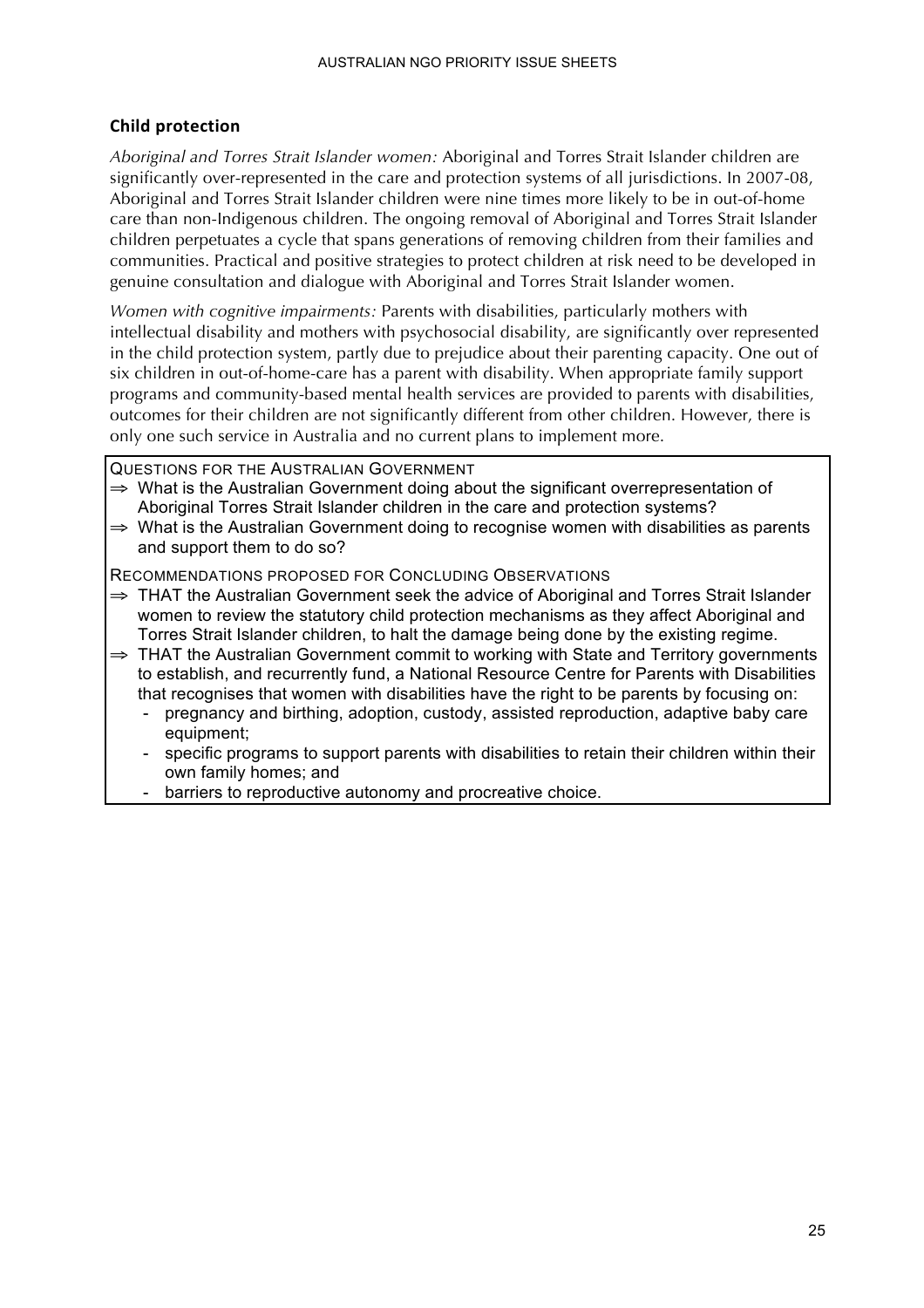The Australian Government has:

- created a National Council and Plan to Reduce Violence Against Women and Children and committed to implement most of the priority actions in the Council's *Time for Action* report; and
- recognised the links between homelessness and family violence and has committed to a comprehensive approach to address homelessness.

Other positive developments:

- the White Ribbon Campaign which aims to end violence against women through a range of innovative strategies has grown and now has a significant national profile;
- the Victorian Government has undertaken significant and integrated work across a range of sectors to reduce violence against women; and
- the New South Wales Government has introduced legislation into Parliament to establish a multidisciplinary and multi-agency Domestic Violence Death Review Team.

RECOMMENDATIONS PROPOSED FOR CONCLUDING OBSERVATIONS

- ⇒ THAT the Australian Government be commended on the creation of a National Council and Plan to Reduce Violence Against Women and Children, the delivery of the National Plan and its commitment to implement most of the priority actions.
- ⇒ THAT the Australian Government be commended its formal recognition of the links between homelessness and family violence and the steps taken to address this.

# **CHALLENGES**

# **High)rates)of)violence)against)women)in)Australia)**

High rates of violence against women remain a major issue, with almost one in three Australian women experiencing physical violence and almost one in five women experiencing sexual violence in their lifetime. Aboriginal and Torres Strait Islander women and women with disabilities experience violence at much higher rates and are more likely to experience sexual violence and to sustain injury. Violence against women was estimated to have cost the Australian community \$13.6 billion in 2009.

The National Council to Reduce Violence Against Women and Children delivered its report in April 2009 but the Australian Government has yet to implement fully a National Plan to Reduce Violence against Women and Children.

RECOMMENDATIONS PROPOSED FOR CONCLUDING OBSERVATIONS

⇒ THAT the Australian Government implement and adequately fund a National Plan to Reduce Violence Against Women and Children, based on the National Council's report and including a mechanism for independent monitoring, as a matter of priority.

# Intersection of family violence, child protection and family law jurisdictions

Many women face difficulties in escaping violence and maintaining their family due to the lack of coordination between the family, family violence, criminal and child protection jurisdictions. As recommended in the National Council to Reduce Violence Against Women and Children's *Time for Action* report, in July 2009 the Australian Government established an inquiry to examine the complex interrelationship of federal and state/territory laws and legal processes and to consider improvements that could be made to protect women and children from family violence. The inquiry, which is being conducted by the Australian Law Reform Commission and the NSW Law Reform Commission, is due to be released on 31 July 2010.

RECOMMENDATIONS PROPOSED FOR CONCLUDING OBSERVATIONS ⇒ THAT the Australian Government act to ensure better integration across the child protection, family violence and family law jurisdictions.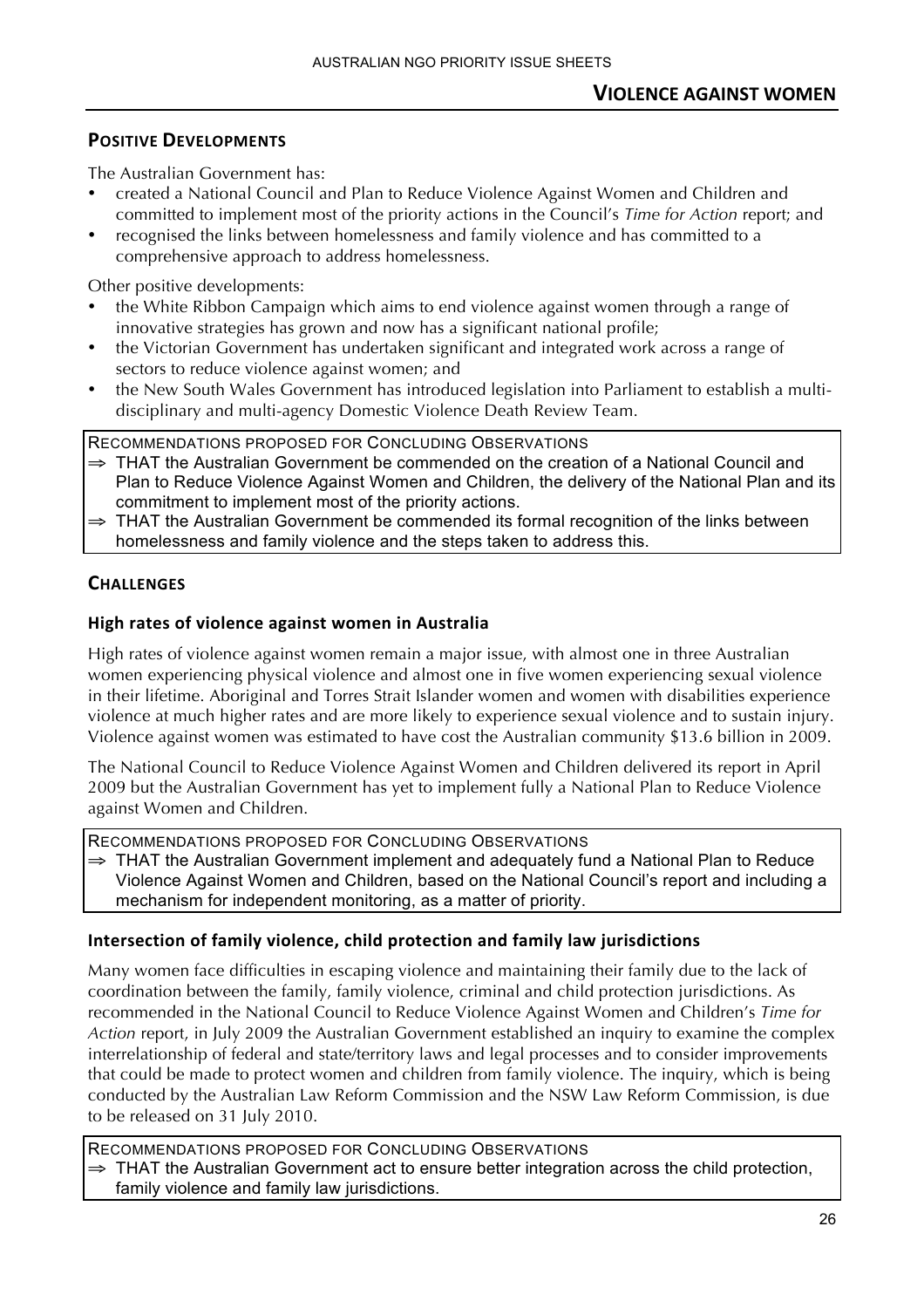#### Family violence homicide review processes

To better prevent family violence homicides, these deaths need to be viewed in connection with each other and not as isolated, unrelated deaths. The context in which family violence deaths occur and the responses provided by a range of services and organisations must be examined to identify risk factors, barriers to effective intervention and gaps in service delivery or in the integration of responses. The State of Victoria has a family violence review panel and the State of New South Wales has introduced legislation to establish one. The establishment of review processes in all states and territories would greatly enhance efforts made to monitor, evaluate and improve responses to family violence and prevent death.

RECOMMENDATIONS PROPOSED FOR CONCLUDING OBSERVATIONS  $\Rightarrow$  THAT the Australian Government work with State and Territory governments to implement family violence homicide review processes.

#### **Violence)against)Aboriginal)and)Torres)Strait)Islander)women**

*Generally*: Aboriginal and Torres Strait Islander women experience horrific levels of violence and are 35 times more likely to be hospitalised as a result of spouse or partner violence than non-Indigenous women. Violence against Aboriginal and Torres Strait Islander women is affected by a number of factors including racism, dispossession, disadvantage and poor living conditions.

*Mandatory reporting*: Since 2009 health professionals in the Northern Territory have been forced to report domestic and family violence to the police, which disproportionately affects Aboriginal women. There are concerns that mandatory reporting does not improve victim safety, that victims may not seek medical treatment to avoid mandatory reporting, that some health workers lack the experience or are reluctant to meet their obligations, and that police lack capacity or willingness to investigate all reported cases.

RECOMMENDATIONS PROPOSED FOR CONCLUDING OBSERVATIONS

- ⇒ THAT the Australian Government, in implementing the National Plan, address violence against Aboriginal and Torres Strait Islander women in urban, rural, remote and areas.
- ⇒ THAT the Australian Government fund culturally-appropriate Aboriginal and Torres Strait Islander women's legal services across Australia, including in urban, rural and remote areas, to assist victims of sexual assault and family violence.
- ⇒ THAT the Northern Territory Government remove the obligation on health professionals for mandatory reporting of domestic and family violence provisions to police.

#### **Violence)against)women)in)rural)and)remote)areas**

There is limited access to family violence and sexual assault services for Australian women living in rural and remote areas. Sexual assault victims from rural and remote may need to travel hundreds of kilometres for forensic examinations, leading to added trauma and discouraging rural and remote women participating in the forensic process, implications for charge and conviction rates. *Violence against Aboriginal and Torres Strait Islander women in rural and remote areas is also discussed below*.

RECOMMENDATIONS PROPOSED FOR CONCLUDING OBSERVATIONS ⇒ THAT the Australian Government take steps to increase access to family violence and sexual assault services for women in rural and remote areas.